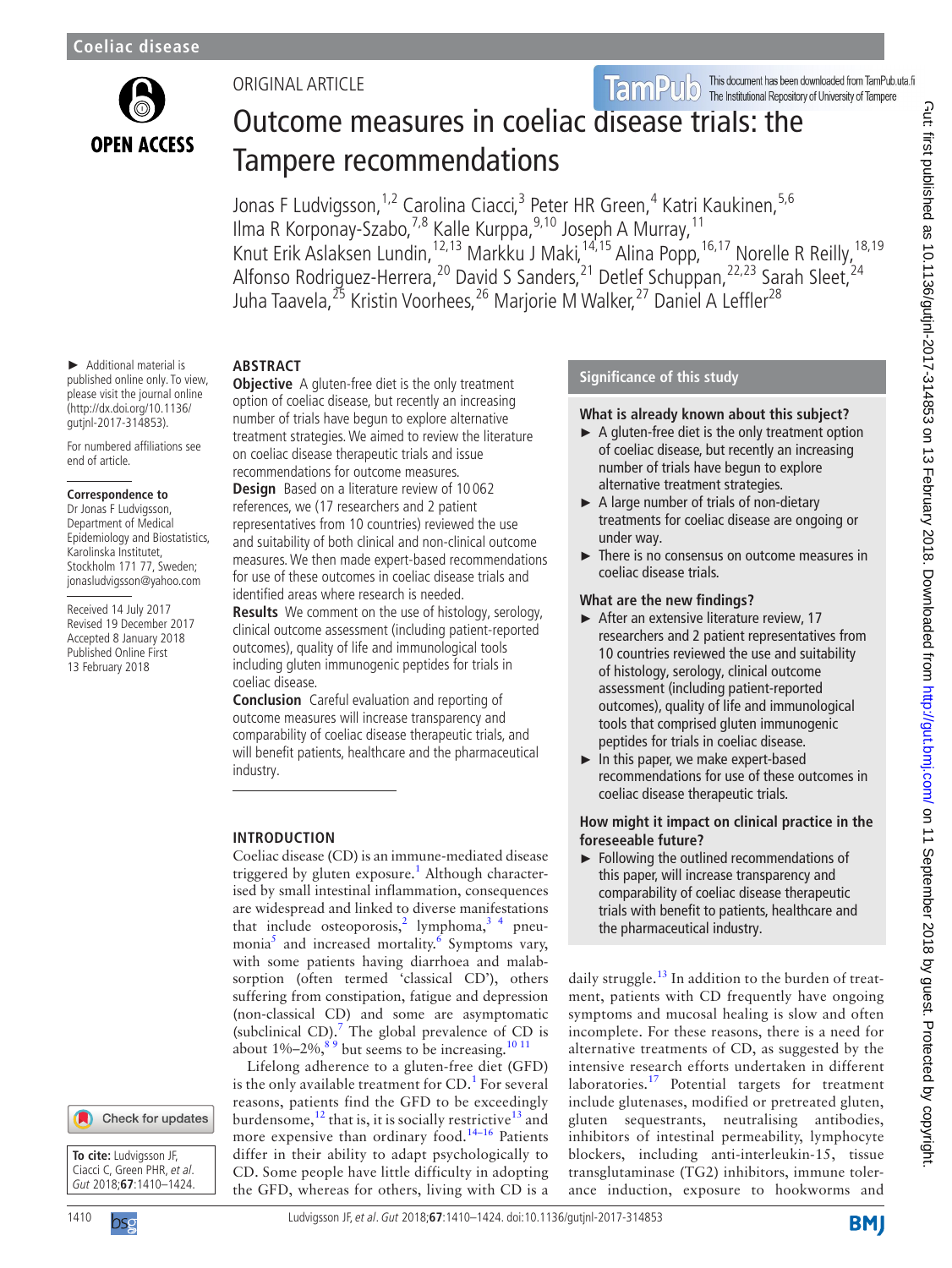DQ2-blocking peptide analogues.<sup>[17 18](#page-10-11)</sup> Several of these drugs are now being tested in phase I or phase II trials, and a recent study found that novel therapies attract the interest of patients with CD more than any other disease-related topic.<sup>1</sup>

Of importance is that treatment effects are measured against robust standards. A recent systematic review<sup>20</sup> identified six histological CD activity indices, $2^{1-26}$  five patient-reported outcomes  $(PROs)^{27-31}$  and four indices for endoscopic CD activity<sup>32-35</sup> that have been used for coeliac trials.

In the present paper, we have explored clinical, serological, histological and immunological outcome measures for performing clinical trials in CD, and importantly, have included the patient perspectives concerning recommendations for their use.

# **Methods**

# **Task force**

Coauthors were invited by JFL and DAL with the aim to obtain a group with knowledge, experiences and interests that reflect the heterogeneity of outcome measures used in trials of CD. Most of the participating researchers were adult gastroenterologists (PHRG, CC, DSS, KKa, DS, JAM, JT, KEAL, DAL) but our group also included six paediatricians (JFL, NRR, KKu, MJM, AP, IRK-S), one pathologist (MMW), one basic scientist (AR-H) and two representatives of patient organisations (SS and KV). Members of this diverse collaboration originated from 10 countries. Most of the coauthors participated in the CD meeting organised by MJM in Tampere, Finland on 24–25 November 2016 (which provides the motivation for the subtitle of this paper).

#### **Literature review**

Coauthors were divided into seven teams of three to four individuals who jointly reviewed five domains: serology, histology, immunology, PROs and other outcome measures. The Karolinska Institutet library carried out literature searches for relevant papers up until 1 December 2016 (see online [supple](https://dx.doi.org/10.1136/gutjnl-2017-314853)[mentary appendix](https://dx.doi.org/10.1136/gutjnl-2017-314853)). This search yielded 10062 references. After reviewing titles and abstracts for these 10062 references (online [supplementary appendix](https://dx.doi.org/10.1136/gutjnl-2017-314853)), there remained 941 publications that were considered potentially relevant for this review and subsequently read in detail.

In this paper, we issued a number of recommendations. Where appropriate these were graded according to the method suggested by the Oxford Centre or Evidence-based Medicine,<sup>[36](#page-11-0)</sup> where grade A evidence represents the highest level of evidence and grade D the lower available evidence (generally based on the opinion of experts but with no preceding randomised trials, cohort or case-control studies). The appendix contains a detailed description of grade A–D. All recommendations were subject to a post hoc voting on a five-level scale (strongly disagree, disagree, not agree or disagree, agree and strongly agree).

### **Manuscript draft**

JFL wrote the first draft of the paper. The text was then extensively revised by the coauthors. JFL and DAL supervised these revisions, but all authors contributed and agreed on the conclusions and the final wording of the paper.

This is a series of expert-based recommendations and did not meet the requirements of a formal systematic review (eg, the Preferred Reporting Items for Systematic Reviews and Meta-Analyses statement<sup>37</sup>). We aimed to highlight the state-ofthe-art of designing intervention trials in CD.

# **Histology**

Clinicopathological correlation is key to the diagnosis of CD in adults and children. In adults, confirmation of the diagnosis by duodenal biopsy is the gold standard.<sup>7 38 39</sup> In Europe, a 'biopsy-sparing' protocol (with defined limitations for use) has been adopted for symptomatic children defined by an anti-TG2 titre  $\geq 10$  times the upper limit of normal, positive endomysial antibody (EMA) on a second blood draw and positivity for human leucocyte antigen haplotypes HLA-DQ2 and/or HLA-DQ8.<sup>[40](#page-11-2)</sup> To evaluate effective treatment for CD, quantitative histological assessment (morphometry) outperforms qualita-tive histology (eg, the Marsh score) in a trial setting.<sup>[20](#page-10-13)</sup> In clinical trials, optimised biopsy protocols should be followed for assessment of mucosal damage or healing.

Well-known classifications in histological assessment are described by Marsh and modified by Oberhuber<sup>738</sup> and Corazza and Villanacci.<sup>41</sup> Although grouped classifications are practical in clinical work, recent studies have shown imperfect reproducibility and reliability. $2642$ 

Recently published recommendations for biopsy diagnosis of CD in adult patients for the number of biopsies and sites are available,<sup>[38 39](#page-11-4)</sup> with optimal laboratory processing alongside structured reports to include validated morphometric analysis.<sup>26,38</sup>

It is recommended to take at least five duodenal biopsies, one or two from the duodenal bulb (D1) and four from the second part of the duodenum (D2).<sup>[38 39](#page-11-4)</sup> These biopsies should be taken across circular folds to avoid a crushing artefact.<sup>43</sup> Endoscopists should take one biopsy specimen per pass of the forceps in that a single-biopsy technique improves the yield of well-oriented duodenal biopsy specimens.[44](#page-11-6) Biopsies from D1 and D2 should be reviewed separately by a pathologist.<sup>45</sup>

When processed in the laboratory, biopsies should be oriented correctly and sectioned at three levels. In trial settings it is appropriate to always count intraepithelial lymphocytes (IELs) and state the number present/100 enterocytes (normal counts are  $\leq$  25/100 enterocytes).<sup>726 39 45 46</sup> IELs can be counted in H&E stained sections; however, immunohistochemistry with CD3 is preferred by some pathologists.<sup>26 47</sup> Frozen tissue specimens have been used to evaluate T-cell receptor gamma delta positive (γδ+) T cells,<sup>48</sup> but new antibodies for use on paraffin-embedded specimens are now available.<sup>49 50</sup> Identification of a high density of  $\gamma\delta$ + T cells is relatively specific for CD and can be useful when histological diagnosis remains equivocal.<sup>[48 49](#page-11-8)</sup>

Immunohistochemistry to show deposited immunoglobulin A targeting TG2 in the small bowel mucosa is accurate in the detection of CD if patients are on a gluten-containing diet. $51$ These deposits have had  $100\%$  sensitivity<sup>[52](#page-11-11)</sup> and a mean specificity of  $94\%^{53}$  for CD. The deposits have been used in several gluten challenge studies to measure gluten reactivity.<sup>[52](#page-11-11)</sup> This technique requires the use of frozen tissue. The use of frozen tissue in clinical trials has shown variable results, which mirrored serum TG2 antibodies with increased deposits.<sup>5</sup>

Morphometry, in which continuous variables such as the villous height-to-crypt depth ratio and IEL density are measured separately, overcomes certain problems encountered when using grouped classifications.<sup>[26 55](#page-10-17)</sup> Of note, a threshold change of 0.4 represents a measurable and likely clinically relevant difference between villous height:crypt depth ratio measurements. A villous height:crypt depth ratio of <2 is indicative of atrophy, active disease. Patients with treated CD have values above 3. Similarly,  $\geq$  30% change in T-cell IEL densities is considered clinically significant. $^{26}$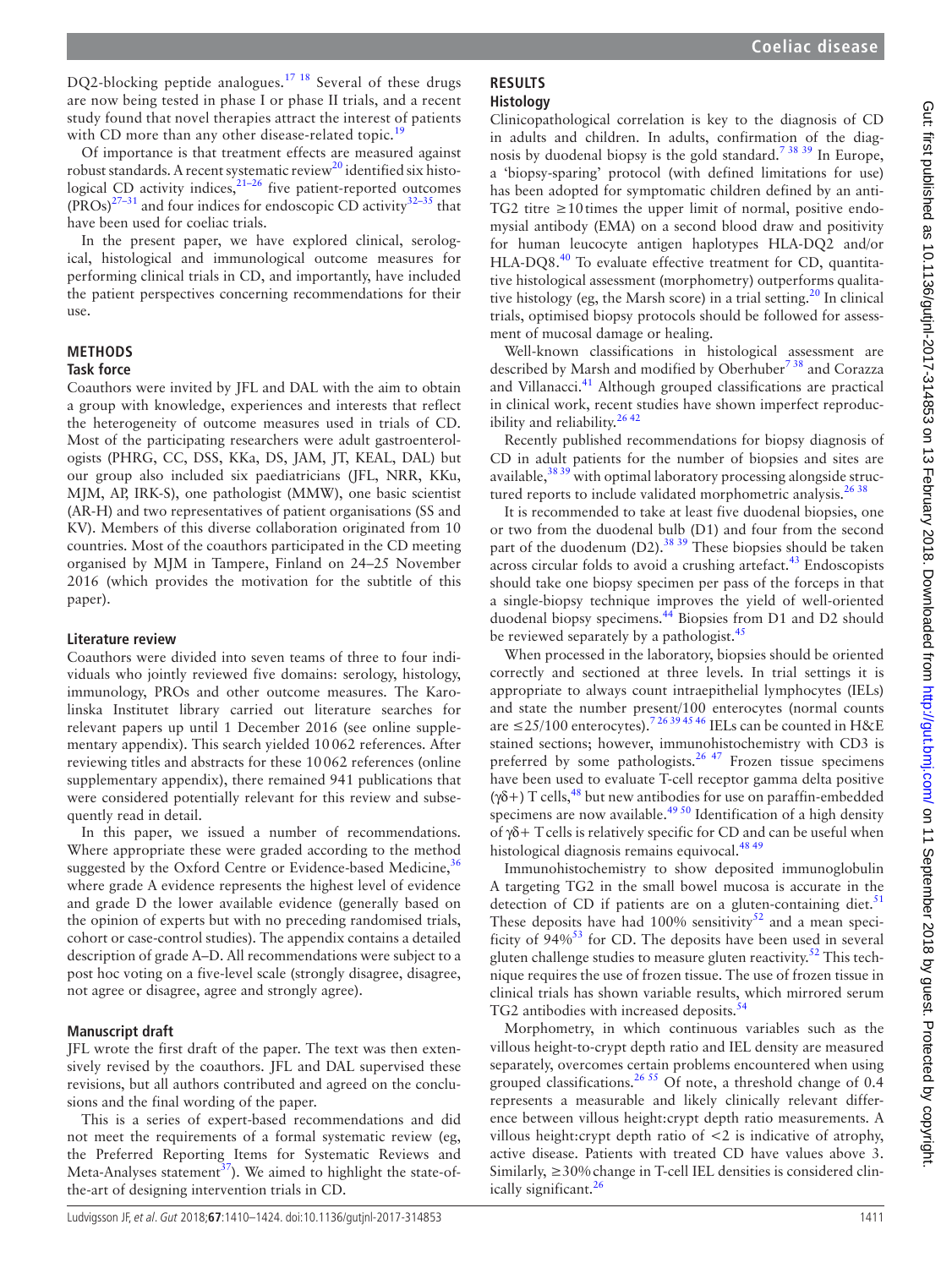Importantly, morphometry, which has produced excellent reproducibility and reliability, $^{26}$  $^{26}$  $^{26}$  has a significant role in clinical trials in which reliable and accurate measurements are a requirement.<sup>56</sup> Whichever classification is used, two blinded observers should read the histology to ensure reliability in clinical trials. $^{26}$  $^{26}$  $^{26}$ It should be noted that CD can be patchy and there is some intrasubject and even intrabiopsy variability in villous architecture and lymphocyte numbers contributing to sampling error and difficulties in interpretation. Given this, and that only a *small* proportion of the proximal small intestinal mucosa is evaluated by conventional biopsy review, new tools are needed for assessment of mucosal health. The optimal timing of biopsy to evaluate healing should be a clinicopathological decision dependent on treatment offered and taking into account possible sampling errors by following protocols for biopsy sites.

In CD, there may be concurrent upper GI pathologies (eg, *Helicobacter pylori* infection,<sup>57 58</sup> lymphocytic gastritis<sup>[59](#page-11-16)</sup> and eosinophilic oesophagitis/oesophageal eosinophilia<sup>60</sup>) that should be assessed at initial endoscopy if clinical history is suggestive, and if present, reassessed post-treatment because these may contribute to ongoing symptoms not related to small intestinal damage.

Patients included in studies for CD therapy must have had an initial robust diagnosis. Occasionally, patients will have been diagnosed without histological confirmation.<sup>61</sup> These patients should not be included in gluten challenge studies but instead included in trials of active CD treatment. Patients with a study entry biopsy confirming villous atrophy (VA) and a record of positive serology and permissive HLA status should be eligible for treatment studies in CD.

As per the current European Society for Paediatric Gastroenterology Hepatology and Nutrition guidelines, $40$  we are reluctant to suggest timelines for control biopsies for children, although a recent paper found that mucosal healing may not be as complete as previously assumed. $62$  For now, follow-up biopsy in children should be dictated by clinical needs.

[Table](#page-3-0) 1 summarises changes in mucosal histopathology, serology and symptoms in clinical trials with gluten challenge.

*Recommendations:* Histology is an essential outcome measure in any trials of CD treatment (grade B). Histology should be performed both before and at the end of the trial when healing or histological relapse is the primary outcome measure (grade B). In a gluten challenge study, successful treatment may be characterised as no change, or, in a treatment study, as histological improvement by a significant increase in the villous height:crypt ratio (>0.4 being considered relevant) and/or a  $\geq$ 30% change in IEL densities (grade D). Additionally, histology may be useful as a criterion for study inclusion in which participants in gluten challenge studies should have a high villous height:crypt depth of >2–3and participants in treatment trials should have a decreased villous height:crypt depth ratio of <2–3 (grade D). Histological evaluation should follow a priori histology protocols using quantitative measures.

Vote: agree: 7; strongly agree: 12.

### **Serology**

Serology is a cornerstone in the diagnostic workup for CD.<sup>38 39 63 64</sup> IgA auto-antibodies to TG2 and IgG antibodies to deamidated gliadin peptides (DGPs) are central diagnostic tests for active CD. In IgA-sufficient patients, IgA-anti-TG2 is the most predictive and reproducible single test, although IgA EMA performs similarly well in some expert laboratories and is often used as a confirmatory test. IgG anti-DGP displays similar

sensitivity as IgA anti-TG2 but has lower specificity. Selection of optimal serological tests is mandatory because not all commercial assays perform equally well[.65 66](#page-11-20) Importantly, calculation of results and thus numerical values for the same samples $^{59}$  $^{59}$  $^{59}$  also may differ and only tests with a multipoint calibration curve give values proportional to serum antibody concentration.<sup>[40](#page-11-2)</sup> Differences in assays can make interpretation in and comparisons between clinical trials difficult. This difficulty is in part due to different epitopes that are detected by different tests, different calibration or to antibodies with lower avidity and specificity. $67-69$  Thus, an important shortcoming when using serology to evaluate the outcome of gluten challenge is the wide range of response. When the UK National External Quality Assessment consortium tested the same positive samples in 14 commercial anti-TG2 assays, large differences in antibody levels were found, consistent with substantial variability for antibodies used in the diagnosis of  $CD<sup>65</sup>$  $CD<sup>65</sup>$  $CD<sup>65</sup>$ 

Overall, a correlation exists between IgA-anti-TG2 antibody titres and the severity of mucosal damage by histology, as well as the histological outcome on a GFD.<sup>70–73</sup> Yet, a recent meta-analysis found that serum TG2 and EMA often underestimate the degree of VA.<sup>[74](#page-11-23)</sup> Antibody titres below diagnostic cut-offs, thus, do not predict a normal or near-normal (Marsh I) histology. The one caveat is that biopsies usually sample a short segment of the (descending) duodenum, whereas active CD can affect large portions of the small intestine that occasionally extend down to the ileum.<sup>[75](#page-11-24)</sup> Therefore, a patient may be in clinical and serological remission with residual inflammation in the proximal duodenum but which is quantitatively much less extensive than before.<sup>[74](#page-11-23)</sup> Thus, in one of the largest studies to date,<sup>76</sup> IgA anti-TG2 failed to detect 44% of persistent VA (Marsh III) in patients with CD on a GFD for  $>1$  year.

Normal serology is generally required for entry into a gluten challenge study to ensure that participants do not have severe VA prior to gluten challenge. Conversely, serology above diagnostic cut-offs has not been used as an inclusion criterion for treatment studies in non-responsive CD because many people with a normal serology will still have VA and ongoing symptoms.<sup>[74](#page-11-23)</sup> Participants with elevated serologic tests may respond better to some therapies. While this remains to be confirmed, stratification by CD antibody levels at study entry should be considered.

In clinical trials, serology may be used in assessing change during gluten challenge or to monitor longer treatment studies. The antibody response to gluten challenge depends on four factors: duration of the previous GFD, daily amount of ingested gluten,<sup>54</sup> duration of gluten intake and individual factors.

Patients with CD may tolerate different levels of gluten exposure. When low  $(1-3g/day)$  or moderate  $(3-5g/day)$  amounts of gluten were administered to 25 Finnish patients with CD in remission for 12weeks, only 67% of the patients with CD showed signs of mucosal inflammation and 43% developed positive IgA-anti-TG2 antibodies.<sup>[54](#page-11-13)</sup> However, in a US study of 20 adult patients with CD in remission challenged with 3 or 7.5g gluten/day for 2weeks, Marsh III histology developed in 68% of the patients with CD, whereas anti-TG2 and anti-DGP antibodies increased in only 25% for anti-TG2% and 30% for anti-DGP. Remarkably, positivity for both antibodies increased to 55% and 45% 2 weeks after the end of gluten challenge.<sup>[77](#page-11-26)</sup> A recent study from Norway showed even lower proportion of patients responding serologically after 2 weeks.<sup>78</sup> Therefore, the histology at week 2 and serology at week 4 combined showed a gluten response in nearly 90%, with no difference between both doses.[77](#page-11-26) Notably, some rare patients who had been on a GFD for years may develop a tolerance to gluten ingestion that may last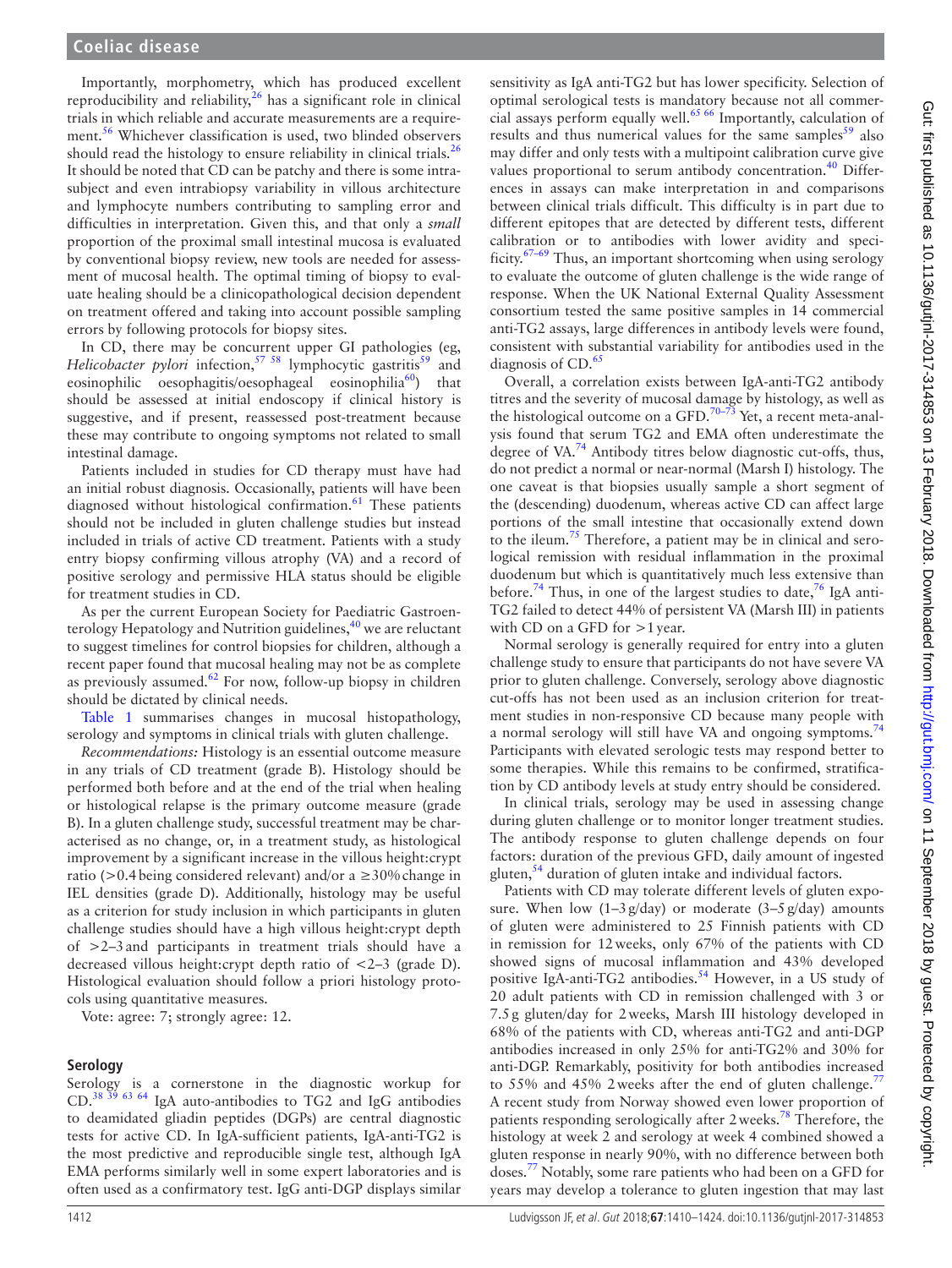|                                                                                                                                                                                            | Patient, n               | Coeliac disease: results of clinical trials with gluten challenge, changes in mucosal histopathology, serology and symptoms<br>Amount of gluten | Challenge<br>duration | <b>Mean reduction</b><br>in VhCRD*        | Mean increase in<br>$CD3+IELS$         | Marsh-Oberhuber<br>dassification      | Serology                                          | Symptoms                                                                   | Other                                                                                    |
|--------------------------------------------------------------------------------------------------------------------------------------------------------------------------------------------|--------------------------|-------------------------------------------------------------------------------------------------------------------------------------------------|-----------------------|-------------------------------------------|----------------------------------------|---------------------------------------|---------------------------------------------------|----------------------------------------------------------------------------|------------------------------------------------------------------------------------------|
| Lähdeaho et al 2014 <sup>99</sup>                                                                                                                                                          | $\frac{1}{2}$            | 1.5g                                                                                                                                            | 6 wk                  | 0.61                                      | $\leq$                                 | $\leq$                                | $\leq$                                            | ≸                                                                          |                                                                                          |
|                                                                                                                                                                                            | $\overline{21}$          | 2.0 <sub>g</sub>                                                                                                                                | 6 wk                  | 0.81                                      | Statistically significant<br>increaset | $\leq$                                | 1/21 seroconverted to<br>positive EMA             | symptomatic in GSRS, CDQ<br>and SF-36 questionnaires<br>Trend towards more | αβ and yδ T cells per mm<br>of epithelium elevated.<br>No change in TG2 IgA<br>deposits. |
|                                                                                                                                                                                            | $\frac{3}{2}$            | 3.0 <sub>g</sub>                                                                                                                                | 6 wk                  | $1.1+$                                    | $\lessgtr$                             | $\leq$                                | $\lessgtr$                                        | ₹                                                                          | Ï                                                                                        |
|                                                                                                                                                                                            | $\frac{3}{2}$            | 6.0 g                                                                                                                                           | 6 wk                  | 1.7 <sup>‡</sup>                          | $\leq$                                 | $\leq$                                | $\leq$                                            | $\leq$                                                                     |                                                                                          |
| Leffler et al $2013^{78}$                                                                                                                                                                  | $10 + 10$ §              | 3 and 7.5 g§                                                                                                                                    | Day 3                 | 0.52                                      | 3.1 per 100 ECs¶                       | $\lessgtr$                            | Mean increase in IgA<br>TG2 titre was 1.03        | Significant change in both<br>CSI <sub>t</sub> and GSRS <sub>t</sub>       | lactulose to mannitol ratio.<br>No significant change in                                 |
|                                                                                                                                                                                            |                          |                                                                                                                                                 | Day 14                | 1.09#                                     | 19.22 per 100 ECs¶                     | histological response<br>10/20 showed | Mean increase in IgA<br>TG2 titre was 2.86+       | Significant change in both<br>CSI <sub>†</sub> and GSRS+                   |                                                                                          |
| Tack et al $013^{144}$                                                                                                                                                                     |                          | $\overline{0}$                                                                                                                                  | $2$ wk                | $\lessgtr$                                | $\lessgtr$                             | 3/7 deteriorated                      | 1/7 seroconverted to<br>positive IgA-TG2          | No significant change in<br>OCD                                            | 5/5 had increased deposits<br>of TG2 IgA at end.                                         |
| Brottveit et al 2013 <sup>82</sup>                                                                                                                                                         | $\overline{\phantom{0}}$ | Four slices of bread                                                                                                                            | Day 4                 | ₹                                         | Data not presented                     | 6/11 deteriorated                     | $\frac{4}{2}$                                     | abdominal symptoms<br>4/11 had increased                                   | IFN- $\gamma$ , IL-8 and TNF- $\alpha$<br>genes increased.t                              |
| Lähdeaho et al 2011 <sup>54</sup>                                                                                                                                                          | $\supseteq$              | $3 - 5g$                                                                                                                                        | $12$ wk               | 1.3 <sup>†</sup>                          | 39 per mm of<br>epithelium#            | $\leq$                                | 5/10 had increase in IgA<br>TG2 titrest           | moderate symptoms*<br>8 developed mild to                                  | deposits of TG2 IgA.<br>5/10 had increased                                               |
|                                                                                                                                                                                            | $\overline{1}$           | $1 - 2g$                                                                                                                                        | $12$ wk               | $1.0+$                                    | 20¶                                    | $\leq$                                | 4/11 had increase in IgA<br>TG2 titrest           | moderate symptoms*<br>7 developed mild to                                  | deposits of TG2 IgA.<br>4/11 had increased                                               |
| Catassi et al 2007 <sup>145</sup>                                                                                                                                                          | ≘                        | 10 <sub>mg</sub>                                                                                                                                | 3 months              | $-1%1$                                    | 0%                                     | None                                  | No change                                         | ₹                                                                          |                                                                                          |
|                                                                                                                                                                                            | $\tilde{ }$              | 50 <sub>mg</sub>                                                                                                                                |                       | $-20%$ tt                                 | $+12%$                                 | 2/13 deteriorated                     | IgG-AGA decreasedt<br>lgA-TG2¶                    |                                                                            |                                                                                          |
| Holm et al 2006 <sup>146</sup>                                                                                                                                                             | $\supseteq$              | 14g (range 7-19g)                                                                                                                               | $3-24$ months         | Statistically<br>significant<br>increaset | Statistically significant<br>increaset | $\leq$                                | positive in 5/10 at<br>EMA and IgA-TG2<br>1 month | 4/10 developed symptoms<br>at histological relapse                         | $\sf I$                                                                                  |
| Catassi et al 1993 <sup>147</sup>                                                                                                                                                          | $\approx$                | 100 <sub>mg</sub>                                                                                                                               | 4 wk                  | 0.21                                      | 8 per 100 ECst                         | ₹                                     | 4/10 seroconverted to<br>positive in IgA AGA      | None                                                                       | $\mathbf{I}$                                                                             |
|                                                                                                                                                                                            | $\approx$                | 500 mg                                                                                                                                          |                       | 0.5 <sup>†</sup>                          | 15 per 100 ECst                        |                                       | 6/8 seroconverted to<br>positive IgA AGA          | 3/10 showed clinical<br>symptoms                                           |                                                                                          |
| *Over 0.4 is considered a statistically significant change. <sup>26</sup><br>\$Significant change compared with baseline (P<0.001)<br>+Significant change compared with baseline (P≤0.05). |                          |                                                                                                                                                 |                       |                                           |                                        |                                       |                                                   |                                                                            |                                                                                          |

<span id="page-3-0"></span>

§The study consisted of a low and high gluten group with no significant differences between the groups in histology or serology. In the study, the data were presented after combining the two groups. ¶Non-significant change (P>0.05). ¶Non-significant change (P>0.05).

\*\*Data not presented. \*\*Data not presented.

††Significant change compared with placebo (P<0.05).

††Significant change compared with placebo (P<0.05).<br>CDQ, Celiac Disease Questionnaire; CSI, Celiac Symptom Index; EC, epithelial cells; EMA, endomysial antibody; GSRS, Gastrointestinal Symptom Rating Scale; IFN, interfero CDQ, Celiac Disease Questionnaire; CSI, Celiac Symptom Index; EC, epithelial cells; EMA, endomysial antibody; GSRS, Gastrointestinal Symptom Rating Scale; IFN, interferon; IL, interferon; NA, not available; SF-36, 36-Item TG2, tissue transglutaminase; TNF, tumour necrosis factor; VgCRD, villous height crypt depth ratio; wk, week.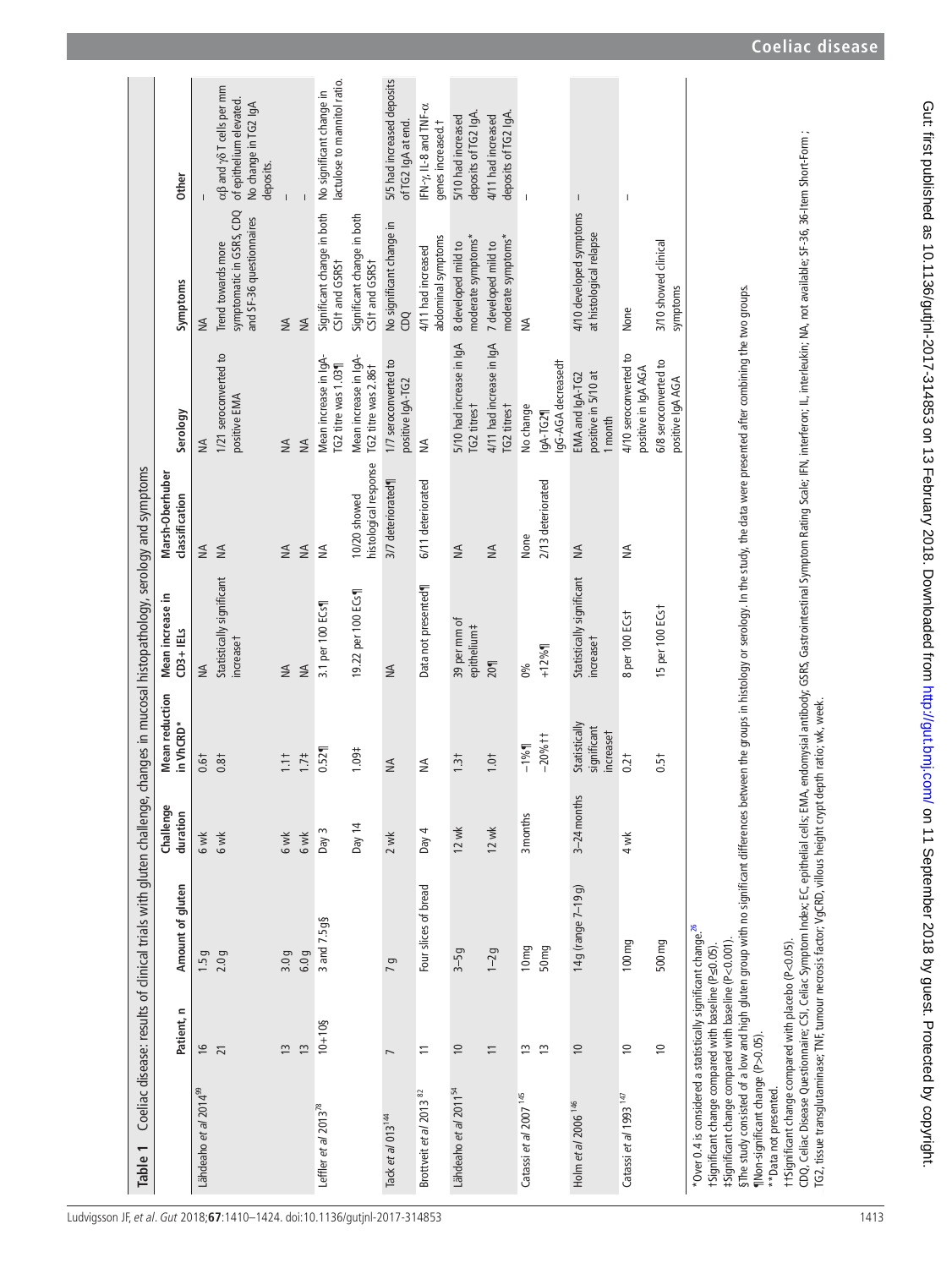for several years. $\frac{79}{2}$  $\frac{79}{2}$  $\frac{79}{2}$  Overall, high serologic titres, or significant increases in serologic titres, are predictive of VA, but substantial mucosal changes may occur without a significant change in serology.

It is important to note that the serological tests were developed for the diagnosis of CD. Currently, the Food and Drug Administration (FDA) have only cleared use of coeliac serol-ogies as an aid for diagnosis of patients with suspected CD.<sup>[80](#page-11-30)</sup> This restriction limits how serologies can be used in regulatory trials, although they are routinely used for monitoring in clinical practice. To date, no manufacturer has submitted a claim for use of serological tests for disease monitoring and the FDA is only able 'to review submitted claims'.<sup>[80](#page-11-30)</sup> Nonetheless, well validated IgA anti-TG2 and IgG anti-DGP tests will be important assets to clinical studies by helping to monitor CD activity during short and especially longer duration gluten challenge trials. Their further validation in ongoing trials may lead to FDA approval as secondary or combined (with histology or symptoms) primary end points in phase II and III clinical studies (table 1).

*Recommendations:* Although serology is not approved for use as a primary pivotal clinical trial outcome by the FDA, IgA TG2 and IgG DGP should, at a minimum, be measured at study entry and at completion in trials of CD (grade B). For entry into a gluten challenge study, participants should have nearnormal titres, whereas for treatment studies, titres may be either elevated or normal, with stratification by serologic titre at study entry possibly as an a priori analysis (grade B). Choice of assay should be made with care and attention be paid to dynamic range, especially around or below the cut-off for normal ranges. Preferably, an assay with a calibration curve should be applied. Although cut-off ranges for diagnosis may not be optimal for monitoring response or predicting VA, any significant increase during a trial suggests increasing CD activity and may be used as a key outcome in some studies.

Vote: agree: 2; strongly agree: 17.

#### **Immunological tools to measure treatment outcomes**

Known innate, and particularly adaptive, immune mechanisms in CD, are prime candidates to measure treatment outcomes with and without gluten challenge. These may be non-invasive blood tests, duodenal biopsies with histological assessment by immunocytochemistry, gene expression signatures or in vitro culture.

With in vivo gluten challenge, there is rapid immune activation in the duodenum.<sup>81–83</sup> One study found that interferon (IFN)- $\gamma$ was increased both at baseline and with gluten challenge and for this reason does not appear to be a useful measure of disease activity.<sup>[82](#page-11-28)</sup> A whole-blood IFN- $\gamma$  release assay is a much more promising measure for identifying immune responsiveness to gluten. $8485$ 

Treated patients with CD and healthy individuals show highly variable differences in serum cytokines and chemokine levels.<sup>8</sup> Gluten challenge, however, induces a wave of cytokine release.<sup>[78](#page-11-27)</sup>

In the lamina propria of the duodenal mucosa gluten peptides are taken up by dendritic (antigen-presenting) cells with surface HLA-DQ2 or DQ8 MHC molecules to stimulate gluten peptide reactive CD4+ Tcells.[87–90](#page-11-34) On day 6 of postgluten challenge an increase of active disease gluten responsive T cells was seen in peripheral blood.<sup>[91 92](#page-11-35)</sup> These T cells can be demonstrated in Enzyme-Linked ImmunoSpot (ELISPOT) assays of cytokines when rechallenged with gluten ex vivo. Overall, 80%–90% of treated patients with CD in remission will show a positive response on challenge. T cells can also be demonstrated by binding to HLA-DQ-gliadin peptide tetramers, a

construct consisting of multimers of HLA-DQ2 or HLA-DQ8 molecules bound to a gluten peptide and a reporter molecule giving a signal in flow cytometry.<sup>93 94</sup> Here, also 80%–90% of challenged patients with CD in remission will have a posi-tive test.<sup>[95](#page-12-6)</sup> However, both the ELISPOT and the HLA-DQ2gluten tetramer tests are confounded by large interindividual differences and small number of studied patients. Recently, the HLA-DQ2-gluten tetramer technology has demonstrated disease-specific T cells in the peripheral blood even without a gluten challenge.<sup>96</sup> This, together with the demonstration of restricted T-cell receptors,  $\frac{97}{7}$  may lead to new outcome measurements.

Serum IgA anti-TG2 antibody levels as biomarkers of disease activity seem to be a useful tool (see the 'Serology' section). Peripheral blood B cells may also prove to be a potential source of future biomarkers.<sup>98</sup> The local mucosal production of antibodies targeting extracellular TG2 in vivo has shown potential in diagnosis, $51$  but was not informative beyond standard histology in a clinical drug trial with gluten challenge.<sup>99</sup>

*Recommendations:* Although several immunological markers are under development as potential outcome measures, they have not been validated for therapeutic trials. At this point, they should only be used as exploratory outcomes in phase II and III clinical trials (grade D).

Vote: agree: 2; strongly agree: 17.

#### **Gluten immunogenic peptides as a compliance measure**

Symptom monitoring, serology and histology are at best indirect measures of GFD adherence with imperfect overall accuracy.<sup>100</sup> Similarly, diet questionnaires are poor predictors of gluten exposure.[100](#page-12-10)

Gluten immunogenic peptides (GIPs), including the 33-mer peptide from []2-gliadin, are resistant to GI digestion.<sup>[101 102](#page-12-11)</sup> Because of this resistance, GIP can be detected in faeces or urine and thus provides direct evidence and likely quantitation of intake. $103$  A clinical trial examined correlations between faecal GIPs and traditional methods to monitoring the GFD.<sup>[104](#page-12-13)</sup> The majority (85.7%) of children with CD under 3years of age had faeces negative for GIPs. Among those aged  $\geq$ 13 years, faecal positivity for GIPs rose to 39.2%. More males were positive for GIPs in faeces compared with females (60% vs 31.5%, P=0.034). Serum IgA anti-TG2 was found negative in 40 of the 56 patients with GIP-positive stools. Today's data suggest that GIP testing may be superior to questionnaires or anti-TG2 antibodies.<sup>104</sup> Furthermore, a strong correlation has been demonstrated between the absence of GIPs in urine and healing of the intestinal epithelium.<sup>105</sup> The first therapeutic clinical trials using the technology are ongoing (NCT02637141, NCT02633020). Whereas coeliac trial investigators and sponsors had to previously guess whether patients were consuming gluten or adhering to the GFD, this technology decreases the guesswork with data to accurately interpret results and outliers. The assay could possibly be developed for quantitative detection of the rate of glutamine residue deamidation in trials aiming at interfering with transglutaminase activity.<sup>106</sup>

*Recommendations:* GIP testing is a promising tool for evaluating and selecting patients for clinical trials in CD aimed at reducing toxicity related to gluten exposure (grade D). Hence, it should be considered in future trials, especially for trials in non-responsive CD for therapies that are designed to prevent symptoms because of inadvertent gluten exposure (grade D).

Vote: agree: 4; strongly agree: 15.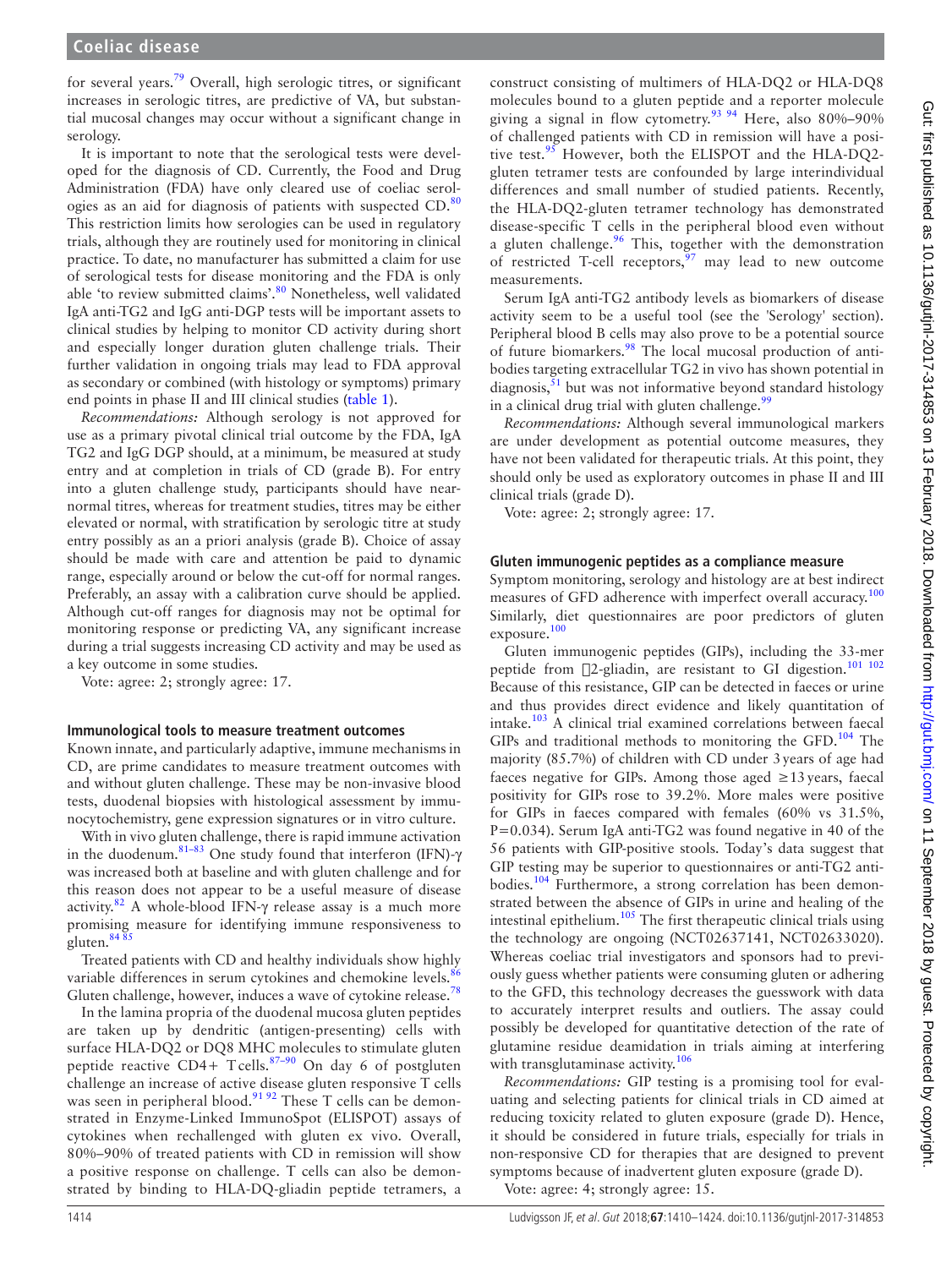### **Clinical trial end points**

The ideal clinical trial end point should be clearly linked to an outcome important to patients, reliable, responsive to treatment, clinically or physiologically proximal to the outcome of interest and efficient and scalable for use in diverse clinical trial settings. Although in some areas biomarkers may be used as primary outcomes in clinical trials, these rarely have sufficient data for regulatory acceptance.<sup>107</sup> In contrast, clinical outcome assessments can be more easily linked to patient well-being: clinical outcome assessments are grouped into PROs, clinician-reported outcomes, observer-related outcomes and performance outcomes. Clinician-reported outcomes, such as physician global assessment, are of limited value as they do not directly assess patient status and generally do not correlate well with PROs. Observer-related outcomes can be vital in specific populations, such as young children, where direct response is not possible. Symptom-focused PROs are the main clinical outcome assessment in use in CD and in gastroenterology overall and are the focus of this section, although other clinical outcomes will also be discussed.

From a clinical/practical perspective, PROs can be helpful to monitor patient status and target quality improvement initiatives.[108](#page-12-17) A growing number of digital devices allow patients to track and transmit symptom data to their physician; however, for these to be useful for practising clinicians, PROs must be easy to administer and interpret, as well as to allow feasible clinical interventions.[108](#page-12-17) In research and clinical trials, the key features of PROs that should be considered are high responsiveness to change and low participant burden.

For patients, the ideal PRO must focus on the symptoms or disease attributes most meaningful to them while again minimising time and complexity of use. In CD, this is particularly important given the significant impact on emotional, mental and social well-being due to the constant vigilance required by the GFD. Finally, from a regulatory standpoint, the ability to use a PRO in a pivotal clinical trial to support a labelling claim depends on whether its characteristics (eg, concept being measured, content validity, conceptual framework, intended population, format, scoring) are satisfactory and clearly documented in a regulatory dossier, which is now available for only a few PROs.<sup>[109](#page-12-18)</sup>

Presently available PROs frequently used in CD or developed for CD include the Gastrointestinal Symptom Rating Scale  $(GSRS)$ ,<sup>110 111</sup> the Celiac Symptom Index  $(CSI)$ ,<sup>31</sup> the Celiac Disease PRO (CeD-PRO), $^{27}$  the Celiac Disease Symptom Diary (CDSD)[112](#page-12-20) and the Celiac Disease Assessment Questionnaire (CDAQ).[113](#page-12-21) Of these, the GSRS has been used most frequently, ranging from natural history to the effects of the GFD to clinical trials of novel therapeutics.[110 114–116](#page-12-19) The GSRS was developed originally for peptic disease and irritable bowel syndrome, $117$ but because the symptoms of many GI disorders overlap, it has proven useful for a variety of GI disorders, including CD.<sup>118</sup> However, it is not optimised for CD and would not be appropriate for use in pivotal trials. Conversely, the CSI was developed specifically for CD and has been used in many cross-sectional and interventional studies.<sup>[119 120](#page-12-24)</sup> However, its development was completed before the 2009 FDA guidance $109$  and thus the CSI lacks much of the documentation necessary for regulatory clearance. Conversely, both the CDSD and the CeD-PRO were developed specifically for regulatory approval of CD therapeutics and are preferred instruments for this purpose.

The CDAQ was recently developed and assesses a variety of domains: symptoms, dietary burden, worry, stigma, and social isolation.<sup>121</sup> As such, it is a hybrid of the health-related quality of life (HRQoL) tools discussed below and a symptom PRO. It is unclear if this instrument were developed and documented in line with regulatory guidance: in the CDAQ both constipation and diarrhoea are evaluated in a single combined question that may make changes in these important symptoms difficult to assess. However, the incorporation of these or similar HRQoL domains related to disease burden is critical in ensuring that outcomes are relevant and meaningful to patients.

Across these instruments, there is significant overlap, which is expected given the limited number of GI symptoms in general ([table](#page-5-0) 2): common to all the PROs are diarrhoea, abdominal pain, bloating, and nausea. It should be acknowledged that while PROs in general may be developed and tested in specific diseases, they will not discriminate between diseases and therefore scores

<span id="page-5-0"></span>

| Table 2<br>Symptoms assessed across PROs in CD |                     |            |                   |                     |                     |                        |  |
|------------------------------------------------|---------------------|------------|-------------------|---------------------|---------------------|------------------------|--|
| Symptom                                        | CDSD <sup>112</sup> | $CD-PRO27$ | CSI <sup>31</sup> | CDAQ <sup>121</sup> | GSRS <sup>117</sup> | CD-GSRS <sup>148</sup> |  |
| Abdominal pain                                 | X                   | X          | X                 | $\chi$              | X                   | $\chi$                 |  |
| Diarrhoea                                      | X                   | X          | X                 | X <sup>+</sup>      | X                   | X                      |  |
| Bloating                                       | $\chi$              | X          | X                 | $\chi$              | X                   | $\mathsf{X}$           |  |
| Nausea                                         | X                   | X          | X                 | X                   | X                   | X                      |  |
| Constipation                                   | $\chi$              |            |                   | X <sup>+</sup>      | X                   |                        |  |
| Fatigue*                                       | X                   | X          | X                 | X                   |                     |                        |  |
| Headache*                                      | X                   | X          | X                 |                     |                     |                        |  |
| Skin rash                                      | X                   |            |                   |                     |                     |                        |  |
| Flatulence                                     | X                   | X          |                   |                     | X                   | $\mathsf{X}$           |  |
| <b>Burping</b>                                 |                     |            |                   |                     | X                   | Χ                      |  |
| Problems thinking*                             | $\boldsymbol{X}$    |            |                   | $\chi$              |                     |                        |  |
| Incomplete emptying                            |                     |            | Χ                 |                     | Χ                   |                        |  |
| Loss of appetite                               |                     |            | X                 |                     |                     |                        |  |
| Hunger pains                                   |                     |            | X                 |                     | X                   | X                      |  |
| Stomach rumbling                               |                     | X          | X                 |                     | X                   | X                      |  |
| Reflux                                         |                     |            |                   |                     | X                   |                        |  |

\*Removed from final PRO as per the Food and Drug Administration recommendations.

†Assessed in a single domain.

CD, coeliac disease; CDAQ, Celiac Disease Assessment Questionnaire; CDSD, Celiac Disease Symptom Diary; CSI, Celiac Symptom Index; GSRS, Gastrointestinal Symptom Rating Scale; PRO, patient-reported outcome.

Gut: first published as 10.1136/gutjnl-2017-314853 on 13 February 2018. Downloaded from http://gut.bmj.com/ on 11 September 2018 by guest. Protected by copyright Gut: first published as 10.1136/gutjnl-2017-314853 on 13 February 2018. Downloaded from <http://gut.bmj.com/> on 11 September 2018 by guest. Protected by copyright.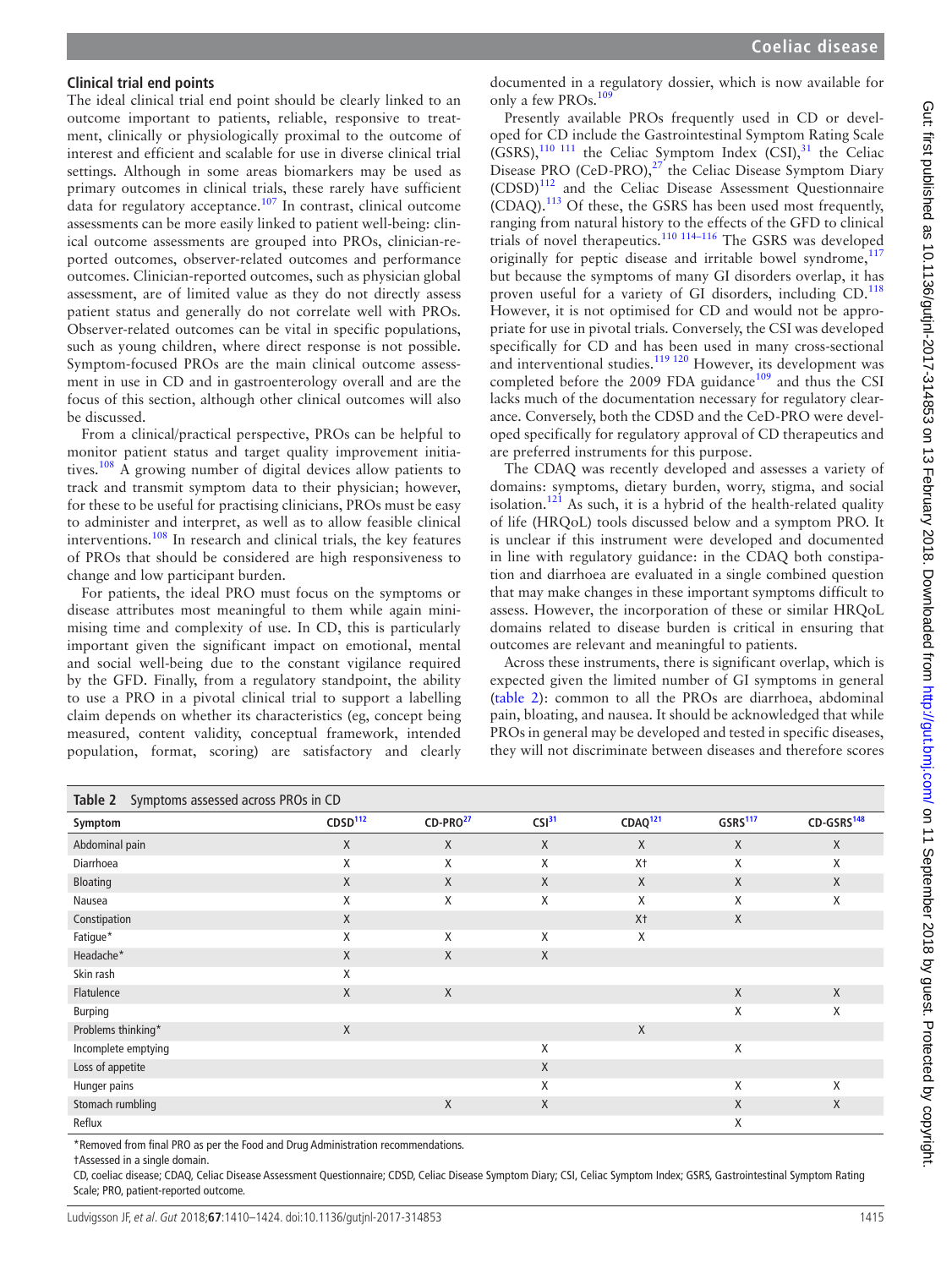for patients with different GI disorders will overlap.[122](#page-12-27) There is also a poor correlation between symptoms, histology, and serology $80^{123}$  that is due in part to a different time to response after gluten exposure or coexisting symptoms due to irritable bowel syndrome or undetected food allergy.[124](#page-12-28) Thus, it is also clear from recent clinical trials that many symptomatic patients have no histological or serologic evidence of active CD and many patients with significant enteropathy have few or no symptoms.[78 80 112 116 125](#page-11-27) Meanwhile complete recovery of small intestinal lesions is very rare in adult CD patients despite symptom disappearance.<sup>[126](#page-12-29)</sup>

In addition, PRO use in CD can be challenging because of symptom heterogeneity (eg, asymptomatic or paucisymptomatic patients) and variable extraintestinal manifestations, for which no PROs are available. In contrast to disorders such as chronic constipation or headache in which one symptom defines the condition, symptoms in CD can vary substantially between individuals and hence careful attention to PRO use is mandatory. Moreover, responsiveness to change of non-symptom-based dimensions in PROs can vary significantly and must be carefully assessed in relation to the intervention under investigation. For example, measures of quality of life (QoL) may be less amenable to change if the intervention does not reduce dietary burden, social isolation and stigma, which are closely linked to managing the GFD. Comparing overall PRO mean scores at baseline and postintervention may dilute the treatment effect if not all domains change or if changes cancel out each other (eg, diarrhoea improves but results in constipation by disrupting bowel movements). Another option is to compare the means only in prespecified domains (eg, include diarrhoea but not constipation). However, this approach may result in a highly selected population that is not representative. A more sophisticated approach is to limit primary assessment of the effect of intervention to the symptoms most bothersome to a specific patient and then to include all individuals with bothersome symptoms in the final PRO assessment. Even with this approach, for treatment trials, only patients with symptoms measured by the primary PRO outcome can be enrolled. Given the heterogeneity of CD, it is likely that sequential trials will need to be performed with different outcomes in order to understand the utility of a particular therapy. For example, a therapy found to be useful in improving GI symptoms in CD could be assessed in a later trial assessing itch in patients with dermatitis herpetiformis.

Particularly noteworthy is that while great progress has been made in PROs in CD, there is limited experience using the more recent PROs in languages other than English and none has been validated for use in paediatric populations. Although it is expected that the PROs developed for CD in adults will be applicable for paediatric populations, this still requires validation. For example, young children and teens may define improved QoL differently because of unique challenges in school, social settings and peer relationships. Furthermore, improvement in extraintestinal symptoms, including behavioural changes, may be more relevant among paediatric patients. Development of formats suitable for caregivers of children unable to independently complete the questionnaires must also be advanced. Development of responder definitions and minimal clinically important change are additional areas requiring development to realise the potential of CD PROs in clinical research.

Given that the relative SD of histology is substantially smaller than that of symptoms, for a study where several hundred patients are needed to adequately detect differences in symptoms, fewer patients may be needed for the histology end point. Under such circumstances, researchers may choose to perform

histology on a random sample of study participants provided that they have sufficient study power for the histology end point.

*Recommendations:* Clinical end points must be included in trials of CD and generally PROs should be a primary outcome in studies of treatment of active CD, generally late phase II and III (grade D). Thus far, there is insufficient evidence to recommend one specific scale, although the CDSD and the CeD-PRO appear most likely to meet regulatory requirements (grade D). Given the heterogeneity of symptoms in patients with CD, it is adequate to limit analyses to certain domains, either in the study overall or to allow for participant-specific symptom assessments. However, such decisions should be made at study entry and rigorously documented.

Vote: agree: 3; strongly agree: 16.

# **Health-related quality of life assessment**

Clinical trials must also consider the ongoing psychological burden of CD to better understand the outcomes. Many studies in different settings suggest that CD has a considerable impact on HRQoL.<sup>12 127</sup> In untreated CD, GI symptoms and extraintestinal issues, such as isolated anaemia, fatigue and malaise, may be responsible for reduced HRQoL.<sup>128</sup> In general, the treatment of CD results in significant improvement in the HRQoL of symptomatic patients.<sup>129</sup> Even in patients with silent or asymptomatic screening-detected CD, improvement in both symptoms and HRQoL has been shown in numerous studies.<sup>116 130-132</sup>

Impairment in HRQoL may also contribute to and be impacted by psychological disorders (eg, anxiety and depression) seen in patients with CD.<sup>12 133</sup> Whereas anxiety generally improves after diagnosis and treatment CD, depression may exist before and persist after diagnosis.[134](#page-12-33) Moreover, anxiety and depression alone or through their impact on HRQoL can impair dietary compliance.<sup>12 135</sup> The interaction between mood disorders, GFD adherence and HRQoL is incompletely understood and should be addressed in future trials. Additionally, the burden of a GFD may lead to ongoing HRQoL impairment despite symptom relief and improved physical well-being after dietary intervention.<sup>13 19</sup>

Because of small numbers of studies and variations in study designs, populations and HRQoL measures, we lack a complete understanding of degrees and drivers of HRQoL in individuals with untreated and treated CD. There are also few studies about the effect of CD treatment in the outcome of depression and anxiety. Therefore, further studies are required if we wish to know more about this specific aspect of CD.

Although HRQoL is generally not accepted by regulatory agencies as a primary outcome in pivotal trials, this is a key outcome for both patients and clinicians and may determine whether a therapy succeeds or fails. Arguably, a main goal of therapeutics in CD, in addition to histological and symptom improvement, is to improve HRQoL. Indeed, it is probable that some patients in histological and symptomatic remission could have a significant HRQoL benefit from pharmacological therapy owing to a reduction in burden of the GFD and anxiety regarding potential exposures. There are several HRQoL scales that have been specifically developed for or used in CD [\(table](#page-7-0) 3).

*Recommendations:* HRQoL in CD is complex and multidimensional and may be a more relevant concern to patients than specific symptoms. In any trial aiming to improve CD control (as opposed to gluten challenge studies that aim to prevent worsening), measurement of HRQoL should be considered a critical end point that may help to determine the overall value of a therapy or intervention to both patients and payors (grade D).

Vote: agree: 4; strongly agree: 15.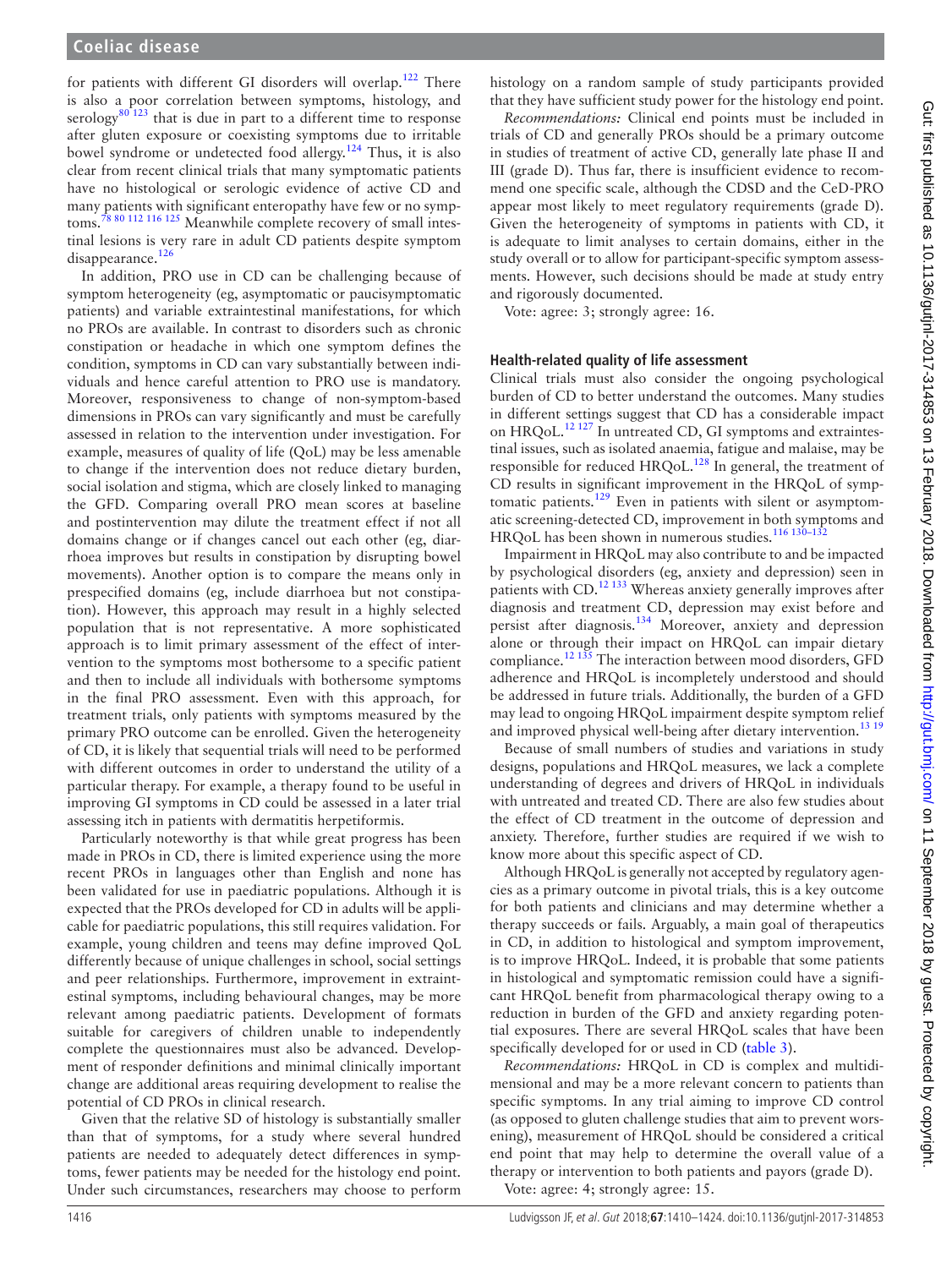# <span id="page-7-0"></span>**Table 3** Quality of life instruments relevant to coeliac disease

| <b>Adult instruments</b>                                    |                                          |                                                                                            |                                                                                                                                                                                                                          |
|-------------------------------------------------------------|------------------------------------------|--------------------------------------------------------------------------------------------|--------------------------------------------------------------------------------------------------------------------------------------------------------------------------------------------------------------------------|
| Instrument                                                  | Author                                   | Participants                                                                               | Instrument description                                                                                                                                                                                                   |
| Generic                                                     |                                          |                                                                                            |                                                                                                                                                                                                                          |
| Zung Self Rating Depression Scale <sup>149</sup>            | Ciacci 2003 <sup>150</sup>               | 581 CD                                                                                     | 20-Item self-report, 4-point Likert scale. Assesses four characteristics of depression.                                                                                                                                  |
| <b>Gastrointestinal Quality of Life</b><br>Index $151$      | Casellas 2008 <sup>152</sup>             | 340 CD-177 untreated vs<br>163 on GFD                                                      | 36-Item self-report, 4-point Likert scale. Assesses five domains: symptoms, physical function, emotional<br>function, social function and medical function.                                                              |
| COPE (brief) <sup>153</sup>                                 | Smith 2011 <sup>154</sup>                | 156 CD                                                                                     | 28-Item self-report, 4-point Likert scale. Measures 14 coping responses.                                                                                                                                                 |
|                                                             | Sainsbury 2013 <sup>155</sup>            | 189 CD                                                                                     |                                                                                                                                                                                                                          |
| EuroQol-5D <sup>156</sup>                                   | Casellas 2008 <sup>152</sup>             | 340 CD                                                                                     | 5-Item self-report, 5-point Likert scale plus a general health rating (scored on a 20 cm visual analogue scale).                                                                                                         |
|                                                             | Grey 2010 <sup>157</sup>                 | 783 CD                                                                                     | Measures five dimensions: mobility, self-care, daily activities, pain/discomfort and anxiety/depression.                                                                                                                 |
|                                                             | Norström 2011 <sup>158</sup>             | 1031 CD                                                                                    |                                                                                                                                                                                                                          |
|                                                             | Casellas 2015 <sup>159</sup>             | 366 CD on GFD>1 year                                                                       |                                                                                                                                                                                                                          |
|                                                             | Ramirez-Cervantes<br>2015160             | 80 CD on GFD≥6 months                                                                      |                                                                                                                                                                                                                          |
| Beck Depression Inventory <sup>161</sup>                    | Borghini 2016 <sup>162</sup>             | 210 CD (70 untreated vs 70<br>on GFD 6-12 months vs 70<br>on GFD>12 months)                | 21-Item self-report, 4-point Likert scale. Evaluates 21 symptoms of depression, including emotions, behavioural<br>changes and somatic symptoms.                                                                         |
|                                                             | Nachman 2009 <sup>128</sup>              | 132 Newly diagnosed CD                                                                     |                                                                                                                                                                                                                          |
|                                                             | Nachman 2010 <sup>163</sup>              | 53 Newly diagnosed CD                                                                      |                                                                                                                                                                                                                          |
| Psychological General Well-Being                            | Ford 2012 <sup>165</sup>                 | 288 CD                                                                                     | 22-Item self-report, 6-point Likert scale. Includes six dimensions: anxiety, depressed mood, positive well-being,                                                                                                        |
| Index <sup>164</sup>                                        | Smith 2011 <sup>154</sup>                | 156 CD                                                                                     | self-control, general health and vitality.                                                                                                                                                                               |
|                                                             | Mustalahti 2002 <sup>131</sup>           | 19 screen-detected CD vs 21<br>symptom-detected CD                                         |                                                                                                                                                                                                                          |
|                                                             | Mahadev 2016 <sup>127</sup>              | 211 (71 screen-detected CD<br>vs 140 symptom-detected<br>CD)                               |                                                                                                                                                                                                                          |
|                                                             | Borghini 2016 <sup>162</sup>             | 210 CD (70 untreated vs 70<br>on GFD 6-12 months vs 70<br>on GFD>12 months)                |                                                                                                                                                                                                                          |
|                                                             | Paavola 2011 <sup>130</sup>              | 466 CD (96 screen detected<br>CD vs 370 symptom-<br>detected CD vs 110 non-CD<br>controls) |                                                                                                                                                                                                                          |
|                                                             | Peräaho 2004 <sup>166</sup>              | 39 CD                                                                                      |                                                                                                                                                                                                                          |
|                                                             | Viljamaa 2005 <sup>167</sup>             | 98 CD (54 screen-detected<br>CD vs 44 symptom-detected<br>CD)                              |                                                                                                                                                                                                                          |
|                                                             | Ukkola 2011 <sup>132</sup>               | 698 CD                                                                                     |                                                                                                                                                                                                                          |
|                                                             | Smith 2011 <sup>154</sup>                | 156                                                                                        |                                                                                                                                                                                                                          |
|                                                             | Paarlahti 2013 <sup>168</sup>            | 596 CD                                                                                     |                                                                                                                                                                                                                          |
| <b>Hospital Anxiety and Depression</b>                      | Häuser 2007 <sup>170</sup>               | 516 CD                                                                                     | 14-Item self-report, 4-point Likert scale. Seven items pertain to anxiety and seven to depression.                                                                                                                       |
| Scale <sup>169</sup>                                        | Häuser 2006 <sup>171</sup>               | 446 CD                                                                                     |                                                                                                                                                                                                                          |
|                                                             | Barratt 2011 <sup>172</sup>              | 225 CD                                                                                     |                                                                                                                                                                                                                          |
|                                                             | Barratt 2011 <sup>173</sup>              | 225 CD                                                                                     |                                                                                                                                                                                                                          |
|                                                             | Ramirez-Cervantes<br>2015 <sup>160</sup> | 80 CD on GFD≥6 months                                                                      |                                                                                                                                                                                                                          |
| The Short-Form 36-Item QoL                                  | Bakker 2013 <sup>175</sup><br>57 CD+T1D  |                                                                                            | 36- Item self-report, 3-point, 5-point and 6-point Likert scales as well as binary (yes/no) response items.                                                                                                              |
| measure <sup>174</sup><br>Usai 2002 <sup>176</sup><br>58 CD |                                          |                                                                                            | Measures eight domains: physical functioning, role limitations due to physical health, role limitations due to<br>emotional problems, energy/fatigue, emotional well-being, social functioning, pain and general health. |
|                                                             | Usai 2007 <sup>177</sup>                 | 129 CD                                                                                     |                                                                                                                                                                                                                          |
|                                                             | Barratt 2011 <sup>172</sup>              | 225 CD                                                                                     |                                                                                                                                                                                                                          |
|                                                             | Barratt 2011 <sup>173</sup>              | 225 CD                                                                                     |                                                                                                                                                                                                                          |
|                                                             | Hallert 1998 <sup>115</sup>              | 89 CD                                                                                      |                                                                                                                                                                                                                          |
|                                                             | Viljamaa 2005 <sup>167</sup>             | 98 CD                                                                                      |                                                                                                                                                                                                                          |
|                                                             | Johnston 2004 <sup>178</sup>             | 14 CD                                                                                      |                                                                                                                                                                                                                          |
|                                                             | Häuser 2006 <sup>170</sup>               | 516 CD                                                                                     |                                                                                                                                                                                                                          |
|                                                             | Häuser 2006 <sup>171</sup>               | 446 CD                                                                                     |                                                                                                                                                                                                                          |
|                                                             | Nachman 2009 <sup>128</sup>              | 132 Newly diagnosed CD                                                                     |                                                                                                                                                                                                                          |
|                                                             | Nachman 2010 <sup>163</sup>              | 53 Newly diagnosed CD                                                                      |                                                                                                                                                                                                                          |
|                                                             | Hopman 2009 <sup>179</sup>               | 53 CD                                                                                      |                                                                                                                                                                                                                          |
|                                                             | Tontini 2010 <sup>180</sup>              | 43 CD                                                                                      |                                                                                                                                                                                                                          |
|                                                             | Aksan 2015                               | 205 CD                                                                                     |                                                                                                                                                                                                                          |
| CD-specific scales                                          |                                          |                                                                                            |                                                                                                                                                                                                                          |

Continued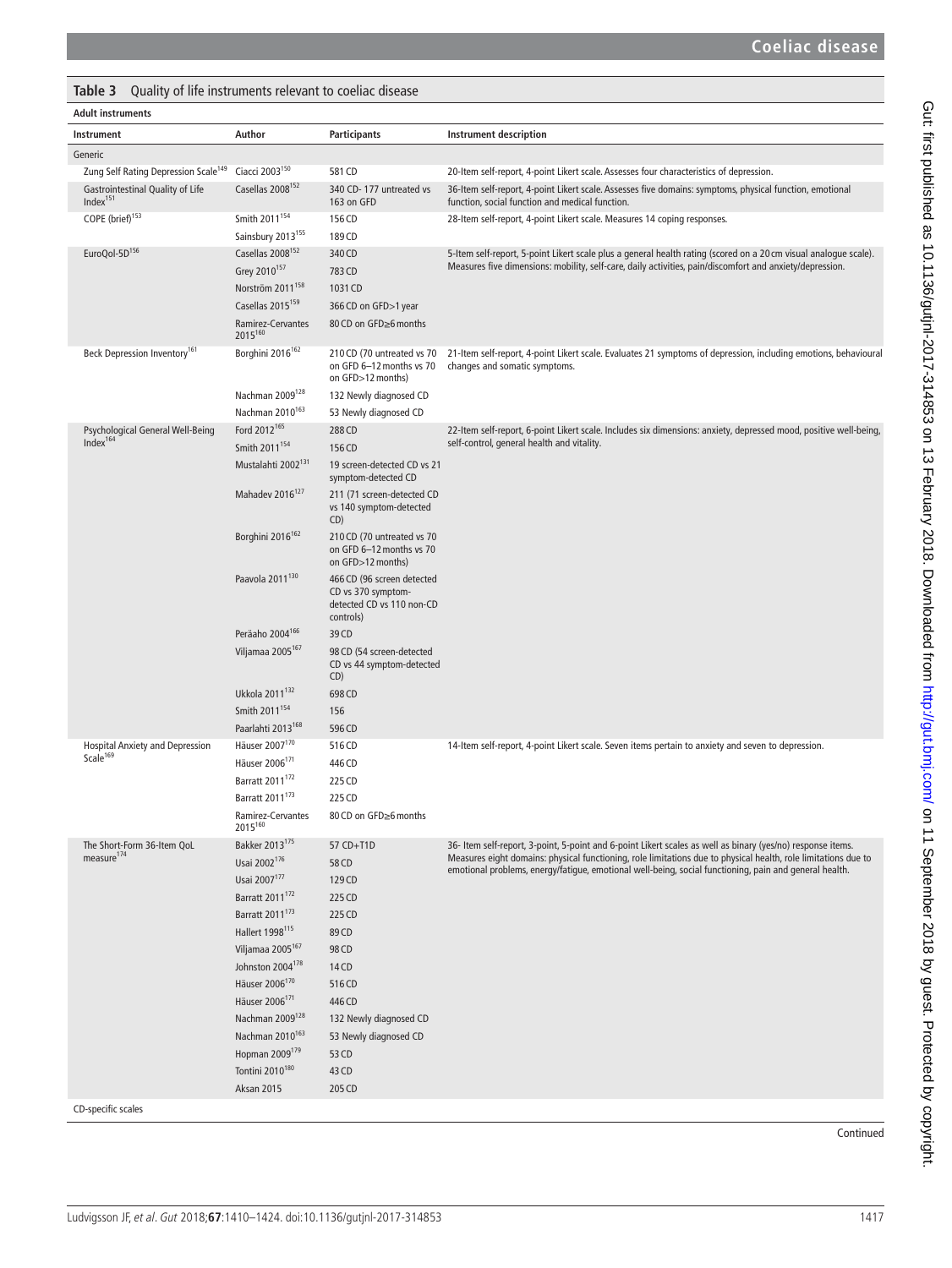# **Table 3** Continued

| Adult instruments                                                                                         |                                                                 |                                                                          |                                                                                                                                                                                                                                 |
|-----------------------------------------------------------------------------------------------------------|-----------------------------------------------------------------|--------------------------------------------------------------------------|---------------------------------------------------------------------------------------------------------------------------------------------------------------------------------------------------------------------------------|
| Instrument                                                                                                | Author                                                          | Participants                                                             | Instrument description                                                                                                                                                                                                          |
| Celiac Disease Questionnaire <sup>30</sup>                                                                | Häuser 2006 <sup>170</sup>                                      | 516 CD                                                                   | 28-Item self-report, 7-point Likert scale. Measures four domains: emotional and social problems, disease-                                                                                                                       |
|                                                                                                           | Zampieron 2011 <sup>181</sup>                                   | 187 CD                                                                   | related worries and GI symptoms.                                                                                                                                                                                                |
|                                                                                                           | Ford 2012 <sup>165</sup>                                        | 288 CD                                                                   |                                                                                                                                                                                                                                 |
|                                                                                                           | Marchese 2013 <sup>182</sup>                                    | 171 CD                                                                   |                                                                                                                                                                                                                                 |
|                                                                                                           | Sainsbury 2013 <sup>155</sup>                                   | 189 CD                                                                   |                                                                                                                                                                                                                                 |
|                                                                                                           | Pouchot 2014 <sup>183</sup>                                     | 211 CD                                                                   |                                                                                                                                                                                                                                 |
|                                                                                                           | Aksan 2015                                                      | 205 CD                                                                   |                                                                                                                                                                                                                                 |
| Celiac Disease Quality of Life                                                                            | Mahadev 2016 <sup>127</sup>                                     | 211 CD                                                                   |                                                                                                                                                                                                                                 |
| Survey <sup>29</sup>                                                                                      |                                                                 |                                                                          | 20-Item self-report, 5-point Likert scale. four subscales: limitations, dysphoria, health concerns and inadequate<br>treatment.                                                                                                 |
|                                                                                                           | Zingone 2011 <sup>184</sup>                                     | 230 CD                                                                   |                                                                                                                                                                                                                                 |
|                                                                                                           | Casellas 2013 <sup>185</sup>                                    | 298 CD                                                                   |                                                                                                                                                                                                                                 |
|                                                                                                           | Casellas 2015 <sup>159</sup>                                    | 366 CD on GFD>1 year                                                     |                                                                                                                                                                                                                                 |
|                                                                                                           | Lee 2016 <sup>186</sup>                                         | 2138 CD                                                                  |                                                                                                                                                                                                                                 |
|                                                                                                           | Rodriguez-Almagro<br>2016 <sup>187</sup>                        | 1230 CD                                                                  |                                                                                                                                                                                                                                 |
|                                                                                                           | Russo 2017 <sup>188</sup>                                       | 19 CD                                                                    |                                                                                                                                                                                                                                 |
|                                                                                                           | Castilhos 2015 <sup>189</sup>                                   | 103 CD                                                                   |                                                                                                                                                                                                                                 |
|                                                                                                           | Dowd 2017 <sup>190</sup>                                        | 220 CD                                                                   |                                                                                                                                                                                                                                 |
| Fatigue scales                                                                                            |                                                                 |                                                                          |                                                                                                                                                                                                                                 |
| The Chronic Fatigue Syndrome                                                                              | Siniscalchi 2005 <sup>192</sup>                                 | 130 CD                                                                   | 8-Item self-report for physical fatigue and five items for mental fatigue. The score ranges from 0 to 26.                                                                                                                       |
| Questionnaire <sup>191</sup><br>The Fatigue Severity Scale <sup>193</sup>                                 |                                                                 |                                                                          | 9-Item self-report (score range 1-7 according to patient' agreement)                                                                                                                                                            |
|                                                                                                           |                                                                 |                                                                          | The scores range from 9 to 63.                                                                                                                                                                                                  |
| Daily Fatigue Impact Scale<br>Questionnaire <sup>194</sup>                                                | Jordà 2010 <sup>195</sup>                                       | 51 CD                                                                    | 8-Item self-report questionnaire, five alternative responses per item (from 0=no problem, to<br>4=extreme problem).                                                                                                             |
| Eating disorder scales                                                                                    |                                                                 |                                                                          |                                                                                                                                                                                                                                 |
| <b>Binge Eating Staircases<sup>196</sup></b>                                                              | Passananti 2013 <sup>197</sup>                                  | 100 CD                                                                   | 16-Item self-report. Measures the behavioural aspects of binge eating, as well as feelings and thoughts<br>associated with binge eating.                                                                                        |
| Eating Attitudes Test 26 <sup>198</sup>                                                                   | Passananti 2013 <sup>197</sup>                                  | 100 CD                                                                   | 26-Item self-report, multiple choice. Assesses diet-related disorders, bulimia and anxiety-related to food.                                                                                                                     |
| Eating Disorder Inventory 2 <sup>199</sup>                                                                | Passananti 2013 <sup>197</sup>                                  | 100 CD                                                                   | 91-Item self-report (range 0-78); 11 scales, eg, inadequacy, interceptive awareness, fear of maturity,                                                                                                                          |
|                                                                                                           | Wagner 2015 <sup>200</sup>                                      | 259 CD adolescents                                                       | asceticism, impulsivity and social insecurity.                                                                                                                                                                                  |
|                                                                                                           | Karwautz 2008 <sup>201</sup>                                    | 283 CD adolescents                                                       |                                                                                                                                                                                                                                 |
| <b>Eating Disorder Examination</b>                                                                        | Wagner 2015 <sup>200</sup>                                      | 259 CD adolescents                                                       | 45-60 min semi-structured interview (28-day recall). Four subscales: restraint, eating concern, shape concern,                                                                                                                  |
| $(EDE)^{202}$                                                                                             | Karwautz 2008 <sup>201</sup>                                    | 283 CD adolescents                                                       | weight concern.                                                                                                                                                                                                                 |
| <b>Eating Disorder Examination</b><br>Questionnaire (EDE-Q) <sup>203</sup>                                | Karwautz 2008 <sup>201</sup>                                    | 283 CD adolescents                                                       | 28-Item, self-report. Uses same subscales as the EDE interview.                                                                                                                                                                 |
| Sleep disorders scale                                                                                     |                                                                 |                                                                          |                                                                                                                                                                                                                                 |
| Pittsburgh Sleep Quality Index <sup>204</sup>                                                             | Zingone 2010 <sup>205</sup>                                     | 60 CD                                                                    | 19 self-rated items (15 multiple choice and 4 write in)+5 questions rated by a bed partner or roommate (range                                                                                                                   |
|                                                                                                           |                                                                 |                                                                          | $0 - 57$ ).                                                                                                                                                                                                                     |
| Paediatric scales                                                                                         |                                                                 |                                                                          |                                                                                                                                                                                                                                 |
| TNO-AZL Children's QOL<br>questionnaire (TACQOL) parent <sup>206</sup><br>and child <sup>207</sup> report | Kolsteren 2001 <sup>208</sup><br>van Koppen 2009 <sup>209</sup> | 133 CD children<br>32 CD children                                        | Generic-two forms for children and parents: The TACQOL comprises seven scales (range0-16):<br>Generic: Dutch Children TNO-AZL QOL Questionnaire 25 items with four.<br>Domains: emotional, social, familiar, and physical.<br>▶ |
| DUX-25 <sup>210</sup>                                                                                     | van Koppen 2009209                                              | 32 CD children                                                           | (Ages 5–16) 25-item self-report with four domains: physical, emotional, social and home functioning.                                                                                                                            |
|                                                                                                           | Wagner 2008 <sup>212</sup>                                      |                                                                          | 9-Item self-rating questionnaire                                                                                                                                                                                                |
| Inventory of Life Quality in Children<br>and Adolescents <sup>211</sup>                                   |                                                                 | 365 CD adolescents                                                       | Nine areas: school, family, social peer contacts, interests and leisure activities, physical health, psychological<br>health, overall QoL judgement and disease and therapy-associated burden.                                  |
| Berner Subjective Well-being<br>Inventory <sup>213</sup>                                                  | Wagner 2008 <sup>212</sup>                                      | 365 CD adolescents                                                       | 39-Item self-report questionnaire, with 4-point and 6-point Likert scale questions.                                                                                                                                             |
| PedsQL core: Paediatric Quality of<br>Life Measurement Inventory <sup>214</sup>                           | Sud 2012 <sup>215</sup>                                         | 28 CD+ type 1 diabetes<br>children                                       | Four areas: physical functioning (eight items), emotional functioning (five items), social functioning (five items)<br>and school functioning (five items).                                                                     |
|                                                                                                           | Biagetti 2015 <sup>216</sup>                                    | 76 CD children                                                           |                                                                                                                                                                                                                                 |
|                                                                                                           | Sevinc 2016 <sup>217</sup>                                      | 52 CD children                                                           |                                                                                                                                                                                                                                 |
| WHOOOL-BREF <sup>218</sup>                                                                                | de Lorenzo 2012 <sup>219</sup>                                  | 33 CD child/parent dyads<br>vs 62 control child/parent<br>dyads          | 26-Item self-report (parent), 5-point Likert scale. Six domains: loneliness, general health perception, physical<br>and psychological functioning, social and environmental.                                                    |
| Autoquestionnaire de l'Enfant Imagé de Lorenzo 2012 <sup>219</sup><br>-AUQUEI (child form) <sup>220</sup> |                                                                 | 33 CD child/parent dyads<br>vs 62 control child/parent<br>dyads          | 26-Item self-report (child), explores familial and social relationships, physical activity, health, body functions<br>and temporary separation from the familial environment.                                                   |
| EuroQol-5D <sup>156</sup>                                                                                 | Nordyke 2011 <sup>221</sup>                                     | 153 screen-detected CD<br>children and 66 known CD<br>vs non-CD controls | 5-Item self-report, 5-point Likert scale, plus a general health rating (scored on a 20 cm visual analogue scale)<br>(child friendly pilot and proxy used).                                                                      |
|                                                                                                           | Nordyke 2013 <sup>222</sup>                                     | 207 CD vs non-CD controls                                                |                                                                                                                                                                                                                                 |
| DISABKIDS Chronic (short version) <sup>223</sup>                                                          | Bystrom 2012 <sup>224</sup>                                     | 160 CD child/parent dyads                                                | 12-Item self-report Likert scale for ages 8-18 (additional available version for ages 4-7) mental, social and<br>physical domains.                                                                                              |

Continued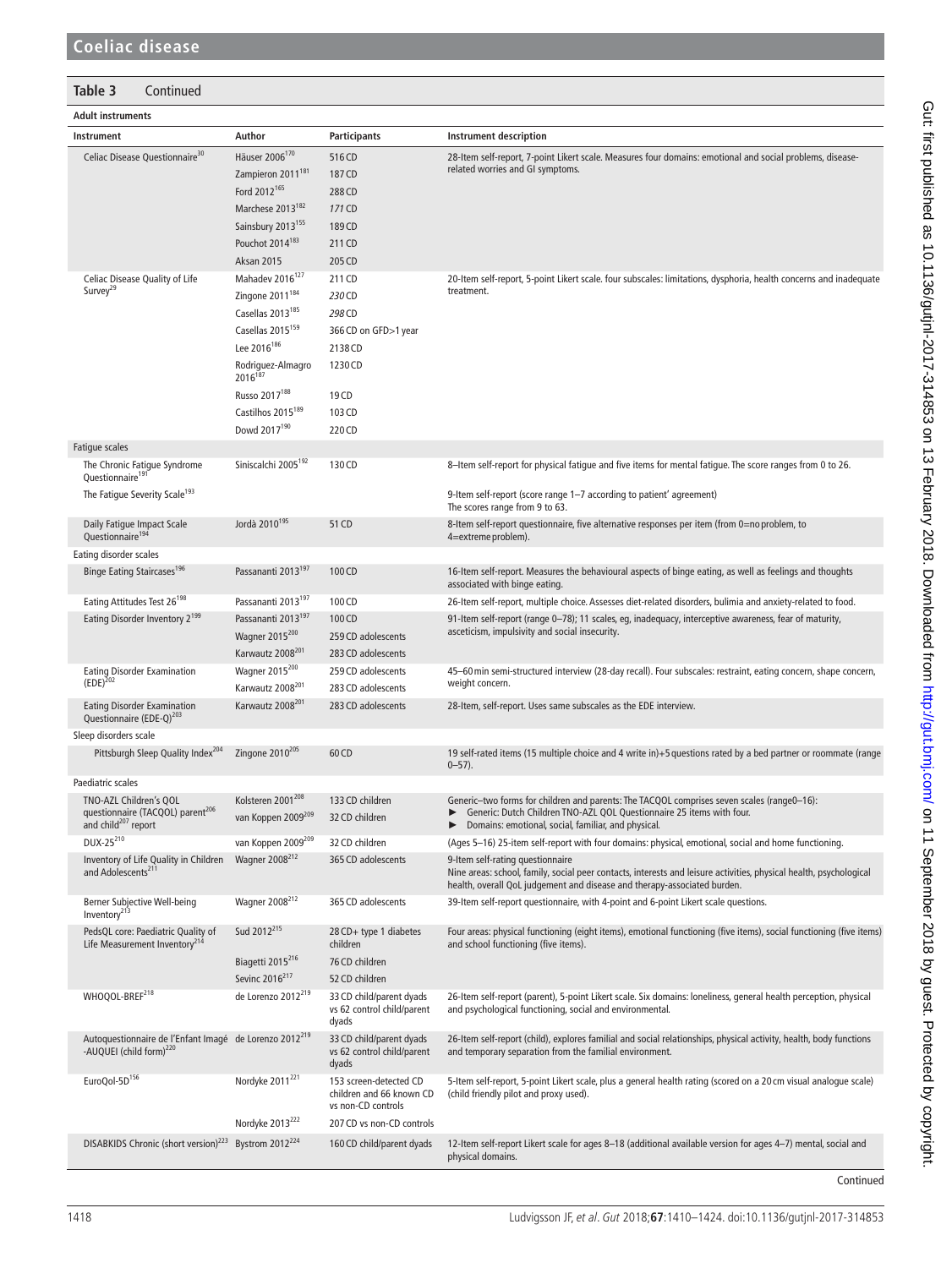#### **Table 3** Continued

| <b>Adult instruments</b>                                                                       |                                                  |                                                 |                                                                                                                                                                                                                                                                                                                                                      |
|------------------------------------------------------------------------------------------------|--------------------------------------------------|-------------------------------------------------|------------------------------------------------------------------------------------------------------------------------------------------------------------------------------------------------------------------------------------------------------------------------------------------------------------------------------------------------------|
| Instrument                                                                                     | Author                                           | <b>Participants</b>                             | Instrument description                                                                                                                                                                                                                                                                                                                               |
| 12-Item Short Form Survey (SF-12) <sup>225</sup>                                               | Altobelli 2013 <sup>226</sup>                    | 140 CD children                                 | 12-Item questionnaire, eight domains: physical functioning, role-physical, bodily pain, general health, vitality,<br>social functioning, role-emotional and mental health.                                                                                                                                                                           |
| Impact Scale of Childhood<br>Diseases <sup>227</sup>                                           | Di Filippo 2013 <sup>228</sup>                   | 45 CD children                                  | 30-Item self-report, four domains: impact of disease and treatment, impact on child development and<br>adjustment, impact on parents and impact on family.                                                                                                                                                                                           |
| Kidscreen <sup>229</sup>                                                                       | Myleus 2014 <sup>230</sup>                       | 328 CD children                                 | 52-Item self-report, measures overall HRQoL along with 10 HRQoL subdomains capturing physical well-being,<br>psychological well-being, moods and emotions, self-perception, autonomy, parent relation and home life,<br>financial resources, social support and peers, school environment and social acceptance (bullying); 5-point<br>Likert scale. |
| Children's Depression Inventory <sup>231</sup>                                                 | Simsek 2015 <sup>135</sup>                       | 25 CD children                                  | 27-Item, self-report, symptom-oriented scale<br>(ages 7-17).                                                                                                                                                                                                                                                                                         |
| General Purpose Health-Related<br>Quality of Life Questionnaire for<br>Children <sup>232</sup> | Simsek 2015 <sup>135</sup>                       | 25 CD children                                  | 40-Item, self-report, four domains: psychological well-being, social relationships, physical function and<br>everyday life activities.                                                                                                                                                                                                               |
| CD-specific (paediatric) scales                                                                |                                                  |                                                 |                                                                                                                                                                                                                                                                                                                                                      |
| TACQOL-COE                                                                                     | Kolsteren 2001 <sup>208</sup>                    | 133 CD children                                 | CD-specific instrument (based on TACQOL) TACQOL-COE-DIET:<br>Five questions to address GFD.                                                                                                                                                                                                                                                          |
| CDDUX <sup>233</sup>                                                                           | Van Koppen 2009 <sup>209</sup>                   | 32 CD children                                  | 12-Item questionnaire, three domains: communication, having CD and diet.                                                                                                                                                                                                                                                                             |
|                                                                                                | Pico 2014 <sup>234</sup>                         | 118 CD child/parent dyads                       |                                                                                                                                                                                                                                                                                                                                                      |
|                                                                                                | Torres 2016 <sup>235</sup>                       | 214 CD child/parent dyads<br>and 52 CD children |                                                                                                                                                                                                                                                                                                                                                      |
|                                                                                                | Lins 2015 <sup>236</sup>                         | 33 CD children                                  |                                                                                                                                                                                                                                                                                                                                                      |
|                                                                                                | Vriezinga 2016 <sup>237</sup>                    | 78 CD children                                  |                                                                                                                                                                                                                                                                                                                                                      |
|                                                                                                | Meyer 2016 <sup>238</sup>                        | 34 CD child/parent dyads                        |                                                                                                                                                                                                                                                                                                                                                      |
| Celiac Disease Paediatric Quality of<br>Life Scale <sup>239</sup>                              | Jordan 2013 <sup>239</sup><br>(validation study) | 181 CD children                                 | 13-Item (ages 8-12) and 17-item (ages 13-18) scale. Home, school, social and self-esteem (also diet and<br>future in 13-18 tool).<br>Ages 8-18 only.                                                                                                                                                                                                 |

CDDUX, celiac disease DUX.

# **Discussion**

#### **Strengths and limitations**

In this review, a large number of authors reviewed the literature on treatment outcomes in coeliac trials to issue recommendations for future trials. Our research team was multidisciplinary and the treatment outcomes we have evaluated in the paper reflect the expert views of the authors.

We performed an extensive literature review of more than 10000 papers, and based our deliberations on personal experiences and expertise from our treatment of patients with CD with clinical trials and our research in CD. There are already a number of guidelines for reporting treatment outcome in CD.<sup>[136](#page-12-42)</sup> Hence, our paper is not meant to give authoritative advice on the study design, which is not yet possible because of the developing nature of the field, but to complement available literature with our expertise with a focus on how to measure response to non-GFD treatment.

CD is a lifelong disease in which the GFD is the only treatment option. However, we suspect that soon other alternative treatments will become commonplace.

Regulatory agencies are responsible for evaluating new therapies based on risks and benefits to patients in how they feel, function or survive.<sup>80</sup> These aims are of intuitive value to patients and clinicians and sufficiently broad that they should form the foundation of any interventional clinical trial. Despite this, the precedent in many fields, including gastroenterology, has been the use of poorly validated outcomes of limited applicability to clinical practise. Although CD adversely impacts survival<sup>6 137</sup> 138 and function,<sup>139-143</sup> these outcomes are generally not feasible to assess in clinical trials because of low prevalence and long latency. This leaves the options of measuring how patients feel—mainly using PROs, histology and serology—to assess changes in risk of future adverse events. Ideally, a treatment should result in improvement in more than one outcome measures (PROs, histology and serology), and that is possible using a coprimary end point. However, coprimary

end points should be used with caution since they decrease study power and the number of patients is often limited.

There are currently several well-designed and partially validated PROs developed for CD that should be considered standards for trials in the future. Assessment of extent (degree) of enteropathy (intestinal architecture and IEL assessment) should be considered as a critical outcome in clinical trials of CD. However, it is recognised that technical limitations of duodenal biopsy as a reflection of overall small intestinal mucosal disease limit the potential value of histology as an end point. Development techniques that better evaluate enteropathy across the small intestine are applicable in clinical practise and relevant to patients.

Author affiliations <sup>1</sup>

<sup>1</sup>Department of Medical Epidemiology and Biostatistics, Karolinska Institutet, Stockholm, Sweden

<sup>2</sup> Department of Pediatrics, Örebro University Hospital, Örebro, Sweden

<sup>3</sup>Coeliac Center at Department of Medicine and Surgery, Scuola Medica Salernitana, University of Salerno, Salerno, Italy <sup>4</sup>

<sup>4</sup>Celiac Disease Center at Columbia University, New York, USA

<sup>5</sup>Celiac Disease Research Center, Faculty of Medicine and Life Sciences, University of Tampere, Tampere, Finland <sup>6</sup>

<sup>6</sup>Department of Internal Medicine, Tampere University Hospital, Tampere, Finland

 $7$ Coeliac Disease Centre, Heim Pál Children's Hospital, Budapest, Hungary

Department of Paediatrics, Faculty of Medicine, University of Debrecen, Debrecen, Hungary

<sup>9</sup>Celiac Disease Research Center, Faculty of Medicine and Life Sciences, University of

Tampere, Tampere, Finland<br><sup>10</sup>Department of Paediatrics, Tampere University Hospital, Tampere, Finland<br><sup>11</sup>The Mayo Clinic, Rochester, Minnesota, USA<br><sup>12</sup>Institute of Clinical Medicine and K.G. Jebsen Coeliac Disease Resea

Faculty of Medicine, University of Oslo, Oslo, Norway<br><sup>13</sup>Department of Gastroenterology, Oslo University Hospital, Oslo, Norway<br><sup>14</sup>Science Center, Tampere University Hospital, Tampere, Finland<br><sup>15</sup>Tampere Centre for Chil

University of Tampere, Tampere, Finland<br><sup>16</sup>Institute for Mother and Child Health Bucharest, University of Medicine and

Pharmacy 'Carol Davila', Bucharest, Romania<br><sup>17</sup>Tampere Centre for Child Health Research, University of Tampere, Tampere

University Hospital, Tampere, Finland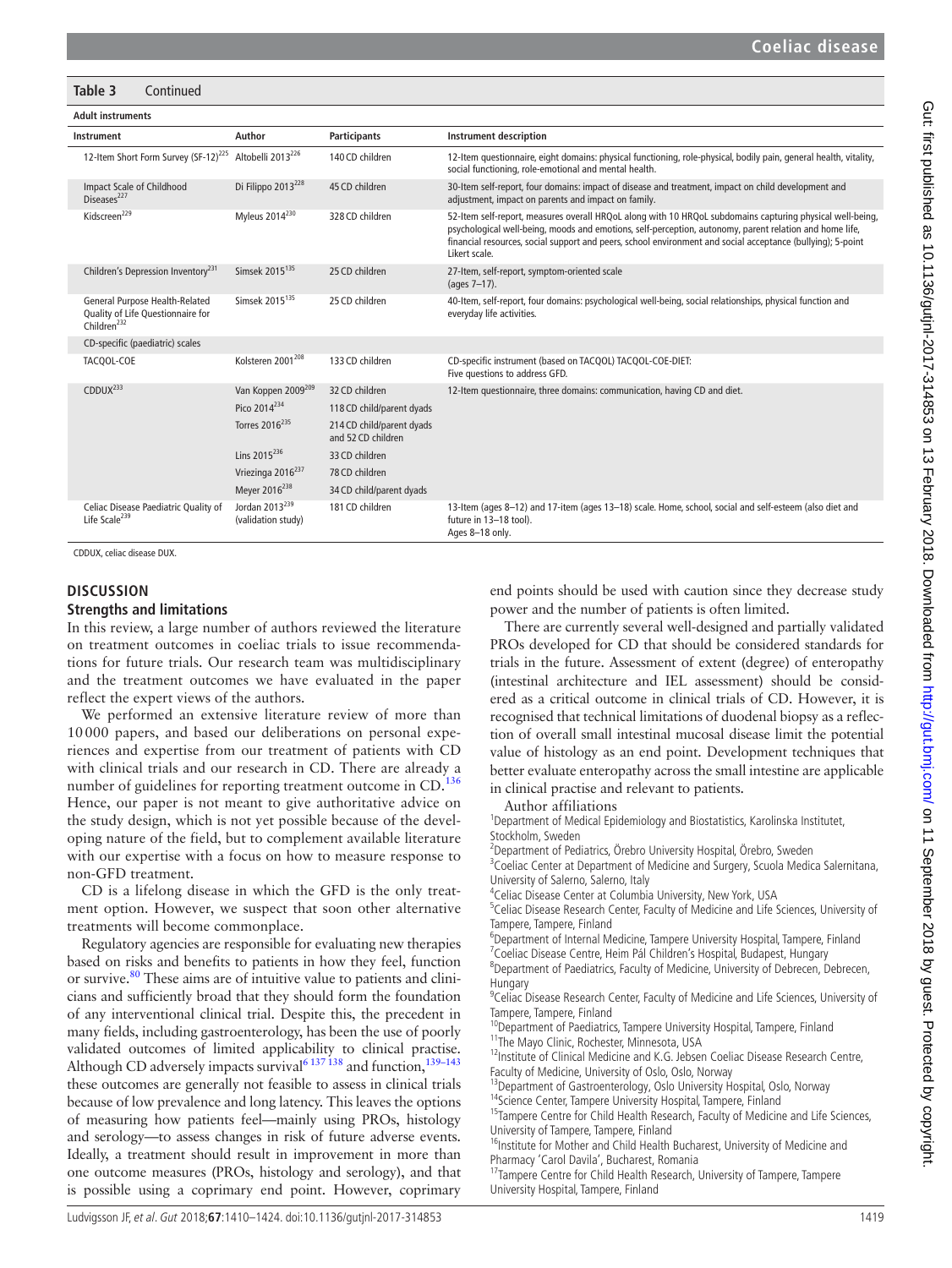# **Coeliac disease**

<sup>18</sup>Division of Pediatric Gastroenterology, Columbia University Medical Center, New

York, USA<br><sup>19</sup>Celiac Disease Center, Department of Medicine, Columbia University Medical<br>Center, New York, USA

Center, New York, 2006.<br><sup>21</sup>Academic Unit of Gastroenterology, Royal Hallamshire Hospital, University of <sup>21</sup>Academic Unit of Gastroenterology, Royal Hallamshire Hospital, University of Sheffield, Sheffield, UK<br><sup>22</sup>Celiac Center, University Medical Center, Johannes-Gutenberg University, Mainz,

Germany 23Division of Gastroenterology, Beth Israel Deaconess Medical Center, Boston, Massachusetts, USA<br><sup>24</sup>Coeliac UK, Buckinghamshire, UK<br><sup>25</sup>Tampere Centre for Child Health Research, University of Tampere, Tampere

University Hospital, Tampere, Finland<br><sup>26</sup>Continuum Clinical, Northbrook, Illinois, USA<br><sup>27</sup>Faculty of Health and Medicine, School of Medicine and Public Health, University of

Newcastle, Newcastle, New South Wales, Australia<br><sup>28</sup>Celiac Center, Beth Israel Deaconess Medical Center, Harvard Medical School,

Boston, Massachusetts, USA

**Contributors** JFL and DL initiated the study. JFL coordinated the study and wrote the first draft, the text was then extensively revised by the coauthors. All authors contributed to the literature searches, contributed to the writing of the manuscript and approved the final version of the manuscript.

**Funding** JFL was supported by the Swedish Research Council (522-2A09-195) and the Swedish Society of Medicine while writing the draft of this paper. DS received research support from the German Research Foundation (DFG), the Ministry of Research and Development (BMBF) and the Leibniz Foundation. DSS received an educational grant from Biocard and Simtomax to undertake an investigator-led research study on point-of-care tests and an educational grant from Dr Schär (a gluten-free food manufacturer) to undertake an investigator-led research study on gluten sensitivity. KKa was supported by the Academy of Finland, the Competitive Research Funding of the Tampere University Hospital and The Sigrid Juselius Foundation. IRK-S was supported by the Hungarian Research Fund (Grant NKFI 120392). MJM was supported by the Competitive State Research Financing of the Tampere University Hospital (grant 9U038).

**Competing interests** PHRG: scientific advisory board of Alvine Pharmaceuticals, ImmunogenX and ImmusanT. JAM: serves on the advisory board of Celimmune, was a consultant to BioLineRx, GlaxoSmithKline (GSK), Genentech, UCB Biopharma and Glenmark Pharmaceuticals Ltd and is a consultant to ImunnosanT, Institute for Protein Design (PvP Biologics), Takeda Pharmaceutical Company, Ltd., Innovate Biopharmaceuticals, Inc., Intrexon, 2GPharma Inc., Boeringer-Ingelheim and ImmusanT. KEAL: ImmusanT, Regeneron and Alvine Pharmaceuticals. DSS: holds a patent and receives royalties for the TG2-antibody assay, has received an educational grant from Coeliac UK, Biocard, Simtomax and Dr Schär to undertake an investigator-led research study on CD and/or gluten sensitivity. NRR: clinical advisory board for ImmusanT. DAL: Medical Director for Takeda Pharmaceuticals AR-H: coauthor detecting gluten peptides in human fluids (Patent No. US 20170160288 A1), consultant for Vircell. IRK-S: patent on rapid coeliac antibody detection licensed by the University of Tampere to Labsystems Oy, Finland. MJM: serves on the Advisory Board of Celimmune, USA, ImmusanT, USA and Innovate Pharmaceuticals Inc, USA; is consultant to FinnMedi Oy, Finland and Jilab Oy, Finland via his own company Maki HealthTech Oy, Finland; is an inventor in the patent Methods and Means for Detecting Gluten-Induced Diseases, USA (Patent No. 7,361,480—USA, European Patent No. 1390753). The patent resulted in a commercial product from FinnMedi at the Tampere University Hospital and the University of Tampere, a coeliac disease point-of-care test, Biocard Celiac Test, licensed to Labsystems Diagnostics Oy (former AniBiotech Oy), Finland.

**Provenance and peer review** Not commissioned; externally peer reviewed.

**Open access** This is an open access article distributed in accordance with the Creative Commons Attribution Non Commercial (CC BY-NC 4.0) license, which permits others to distribute, remix, adapt, build upon this work non-commercially, and license their derivative works on different terms, provided the original work is properly cited and the use is non-commercial. See: [http://creativecommons.org/](http://creativecommons.org/licenses/by-nc/4.0/) [licenses/by-nc/4.0/](http://creativecommons.org/licenses/by-nc/4.0/)

© Article author(s) (or their employer(s) unless otherwise stated in the text of the article) 2018. All rights reserved. No commercial use is permitted unless otherwise expressly granted.

# **References**

- <span id="page-10-0"></span>1 Lebwohl B, Ludvigsson JF, Green PH. Celiac disease and non-celiac gluten sensitivity. [BMJ](http://dx.doi.org/10.1136/bmj.h4347) 2015;351:h4347.
- <span id="page-10-1"></span>2 Ludvigsson JF, Michaelsson K, Ekbom A, et al. Coeliac disease and the risk of fractures - a general population-based cohort study. [Aliment Pharmacol Ther](http://dx.doi.org/10.1111/j.1365-2036.2006.03203.x) 2007;25:273–85.
- <span id="page-10-2"></span>3 Elfström P, Granath F, Ekström Smedby K, et al. Risk of lymphoproliferative malignancy in relation to small intestinal histopathology among patients with celiac disease. [J Natl Cancer Inst](http://dx.doi.org/10.1093/jnci/djq564) 2011;103:436–44.
- 4 Ilus T, Kaukinen K, Virta LJ, et al. Incidence of malignancies in diagnosed celiac patients: a population-based estimate. [Am J Gastroenterol](http://dx.doi.org/10.1038/ajg.2014.194) 2014;109:1471-7.
- <span id="page-10-3"></span>5 Zingone F, Abdul Sultan A, Crooks CJ, et al. The risk of community-acquired pneumonia among 9803 patients with coeliac disease compared to the general population: a cohort study. [Aliment Pharmacol Ther](http://dx.doi.org/10.1111/apt.13652) 2016;44:57–67.
- <span id="page-10-4"></span>6 Ludvigsson JF, Montgomery SM, Ekbom A, et al. Small-intestinal histopathology and mortality risk in celiac disease. [JAMA](http://dx.doi.org/10.1001/jama.2009.1320) 2009;302:1171–8.
- <span id="page-10-5"></span>7 Ludvigsson JF, Leffler DA, Bai JC, et al. The Oslo definitions for coeliac disease and related terms. [Gut](http://dx.doi.org/10.1136/gutjnl-2011-301346) 2013;62:43–52.
- <span id="page-10-6"></span>8 Mäki M, Mustalahti K, Kokkonen J, et al. Prevalence of Celiac disease among children in Finland. [N Engl J Med](http://dx.doi.org/10.1056/NEJMoa021687) 2003;348:2517-24.
- Walker MM, Murray JA, Ronkainen J, et al. Detection of celiac disease and lymphocytic enteropathy by parallel serology and histopathology in a population-based study. [Gastroenterology](http://dx.doi.org/10.1053/j.gastro.2010.04.007) 2010;139:112-9.
- <span id="page-10-7"></span>10 Lohi S, Mustalahti K, Kaukinen K, et al. Increasing prevalence of coeliac disease over time. [Aliment Pharmacol Ther](http://dx.doi.org/10.1111/j.1365-2036.2007.03502.x) 2007;26:1217-25.
- 11 West J, Fleming KM, Tata LJ, et al. Incidence and prevalence of celiac disease and dermatitis herpetiformis in the UK over two decades: population-based study. Am J [Gastroenterol](http://dx.doi.org/10.1038/ajg.2014.55) 2014;109:757–68.
- <span id="page-10-8"></span>12 Zingone F, Swift GL, Card TR, et al. Psychological morbidity of celiac disease: A review of the literature. [United European Gastroenterol J](http://dx.doi.org/10.1177/2050640614560786) 2015;3:136-45.
- <span id="page-10-9"></span>13 Shah S, Akbari M, Vanga R, et al. Patient perception of treatment burden is high in celiac disease compared with other common conditions. [Am J Gastroenterol](http://dx.doi.org/10.1038/ajg.2014.29) 2014;109:1304–11.
- <span id="page-10-10"></span>14 Lee AR, Ng DL, Zivin J, et al. Economic burden of a gluten-free diet. [J Hum Nutr Diet](http://dx.doi.org/10.1111/j.1365-277X.2007.00763.x) 2007;20:423–30.
- 15 Singh J, Whelan K. Limited availability and higher cost of gluten-free foods. J Hum [Nutr Diet](http://dx.doi.org/10.1111/j.1365-277X.2011.01160.x) 2011;24:479–86.
- 16 Burden M, Mooney PD, Blanshard RJ, et al. Cost and availability of gluten-free food in the UK: in store and online. [Postgrad Med J](http://dx.doi.org/10.1136/postgradmedj-2015-133395) 2015;91:622-6.
- <span id="page-10-11"></span>17 Sollid LM, Khosla C. Novel therapies for coeliac disease. [J Intern Med](http://dx.doi.org/10.1111/j.1365-2796.2011.02376.x) 2011;269:604–13.
- 18 Wungjiranirun M, Kelly CP, Leffler DA. Current status of celiac disease drug development. [Am J Gastroenterol](http://dx.doi.org/10.1038/ajg.2016.105) 2016;111:779-86.
- <span id="page-10-12"></span>19 Aziz I, Evans KE, Papageorgiou V, et al. Are patients with coeliac disease seeking alternative therapies to a gluten-free diet? [J Gastrointestin Liver Dis](http://www.ncbi.nlm.nih.gov/pubmed/21451794) 2011;20:27-31.
- <span id="page-10-13"></span>20 Hindryckx P, Levesque BG, Holvoet T, et al. Disease activity indices in coeliac disease: systematic review and recommendations for clinical trials. [Gut](http://dx.doi.org/10.1136/gutjnl-2016-312762) 2018;67:61-9.
- <span id="page-10-14"></span>21 Marsh MN. Gluten, major histocompatibility complex, and the small intestine. A molecular and immunobiologic approach to the spectrum of gluten sensitivity ('celiac sprue'). [Gastroenterology](http://www.ncbi.nlm.nih.gov/pubmed/1727768) 1992;102:330–54.
- 22 Oberhuber G, Granditsch G, Vogelsang H. The histopathology of coeliac disease: time for a standardized report scheme for pathologists. [Eur J Gastroenterol Hepatol](http://www.ncbi.nlm.nih.gov/pubmed/10524652) 1999;11:1185–94.
- 23 Rostami K, Kerckhaert J, von Blomberg BM, et al. SAT and serology in adult coeliacs, seronegative coeliac disease seems a reality. [Neth J Med](http://dx.doi.org/10.1016/S0300-2977(98)00050-3) 1998;53:15-19.
- 24 Villanacci V, Magazzù G, Pellegrino S, et al. Comparison of the marsh-oberhuber classification with a new grading system in identifying patients with latent celiac disease. [Minerva Gastroenterol Dietol](http://www.ncbi.nlm.nih.gov/pubmed/21139535) 2010;56:371-5.
- 25 Ensari A. Gluten-sensitive enteropathy (celiac disease): controversies in diagnosis and classification. [Arch Pathol Lab Med](http://dx.doi.org/10.1043/1543-2165-134.6.826) 2010;134:826–36.
- <span id="page-10-17"></span>26 Taavela J, Koskinen O, Huhtala H, et al. Validation of morphometric analyses of small-intestinal biopsy readouts in celiac disease. [PLoS One](http://dx.doi.org/10.1371/journal.pone.0076163) 2013;8:e76163.
- <span id="page-10-15"></span>27 Leffler DA, Kelly CP, Green PH, et al. Larazotide acetate for persistent symptoms of celiac disease despite a gluten-free diet: a randomized controlled trial. [Gastroenterology](http://dx.doi.org/10.1053/j.gastro.2015.02.008) 2015;148:1311–9.
- 28 Adelman DC, Leffler D, Lebwohl B, et al. Celiac disease symptom frequency and severity using a disease-specific patient-reported outcome diary: observations from a psychometric validation study in 202 patients. Am J Gastro 2012;107:S603.
- <span id="page-10-20"></span>29 Dorn SD, Hernandez L, Minaya MT, et al. The development and validation of a new coeliac disease quality of life survey (CD-QOL). [Aliment Pharmacol Ther](http://dx.doi.org/10.1111/j.1365-2036.2009.04220.x) 2010;31:666–75.
- <span id="page-10-19"></span>30 Häuser W, Gold J, Stallmach A, et al. Development and validation of the Celiac Disease Questionnaire (CDQ), a disease-specific health-related quality of life measure for adult patients with celiac disease. [J Clin Gastroenterol](http://dx.doi.org/10.1097/01.mcg.0000225516.05666.4e) 2007;41:157-66.
- <span id="page-10-18"></span>31 Leffler DA, Dennis M, Edwards George J, et al. A validated disease-specific symptom index for adults with celiac disease. [Clin Gastroenterol Hepatol](http://dx.doi.org/10.1016/j.cgh.2009.07.031) 2009;7:1328e1–1334.
- <span id="page-10-16"></span>32 Lee SK, Lo W, Memeo L, et al. Duodenal histology in patients with celiac disease after treatment with a gluten-free diet. [Gastrointest Endosc](http://dx.doi.org/10.1067/mge.2003.54) 2003;57:187-91.
- 33 Tursi A, Brandimarte G, Giorgetti GM, et al. Endoscopic and histological findings in the duodenum of adults with celiac disease before and after changing to a glutenfree diet: a 2-year prospective study. *[Endoscopy](http://dx.doi.org/10.1055/s-2006-925178)* 2006;38:702-7.
- 34 Cammarota G, Cuoco L, Cesaro P, et al. A highly accurate method for monitoring histological recovery in patients with celiac disease on a gluten-free diet using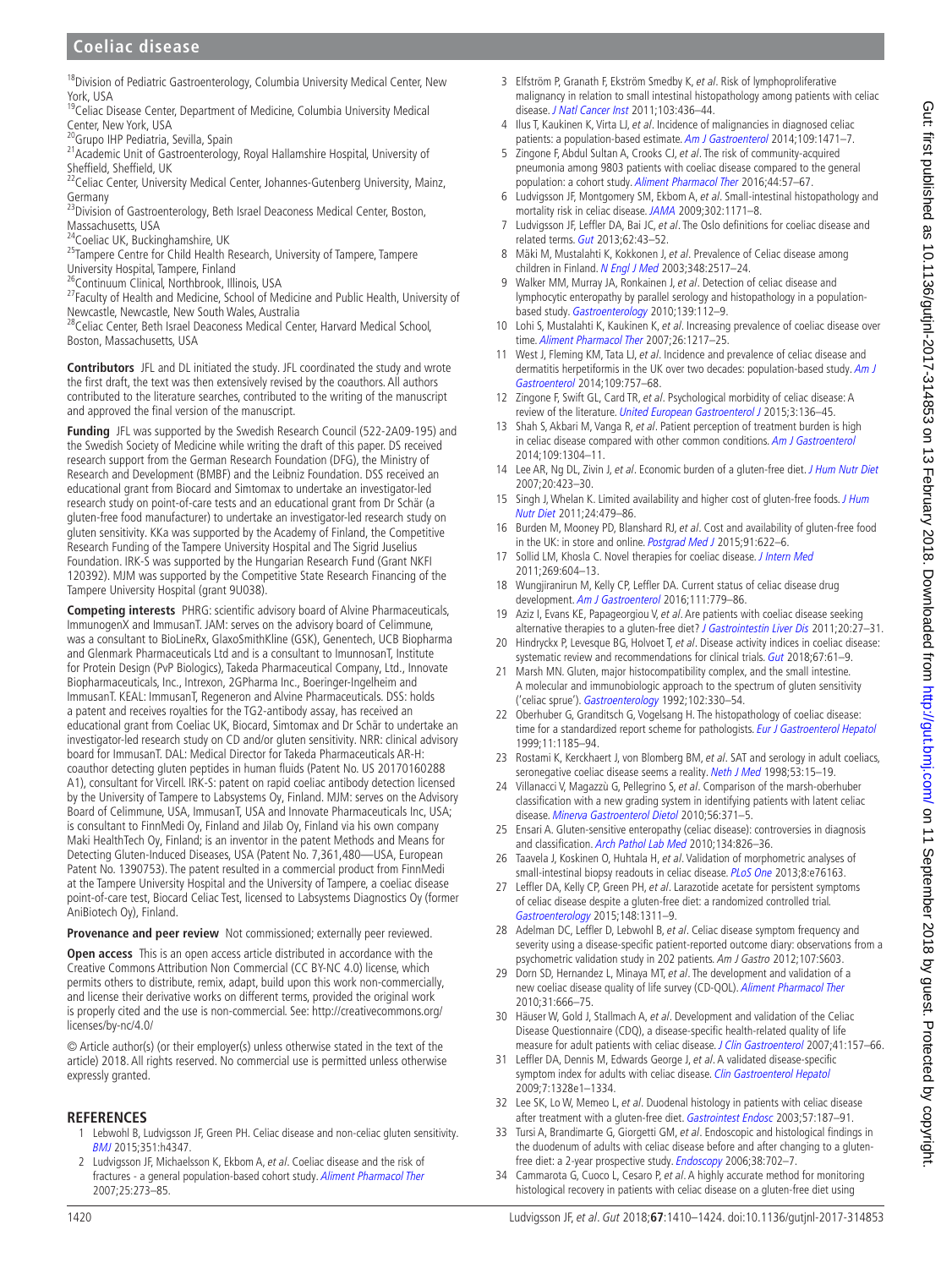an endoscopic approach that avoids the need for biopsy: a double-center study. [Endoscopy](http://dx.doi.org/10.1055/s-2006-945044) 2007;39:46–51.

- 35 Maiden L, Elliott T, McLaughlin SD, et al. A blinded pilot comparison of capsule endoscopy and small bowel histology in unresponsive celiac disease. [Dig Dis Sci](http://dx.doi.org/10.1007/s10620-008-0486-5) 2009;54:1280–3.
- <span id="page-11-0"></span>36 Oxford Centre for Evidence-based Medicine. Levels of evidence. Oxford: Oxford Centre for Evidence-based Medicine, 2009.
- <span id="page-11-1"></span>37 Liberati A, Altman DG, Tetzlaff J, et al. The PRISMA statement for reporting systematic reviews and meta-analyses of studies that evaluate healthcare interventions: explanation and elaboration. [BMJ](http://dx.doi.org/10.1136/bmj.b2700) 2009;339:b2700.
- <span id="page-11-4"></span>38 Rubio-Tapia A, Hill ID, Kelly CP, et al. ACG clinical guidelines: diagnosis and management of celiac disease. [Am J Gastroenterol](http://dx.doi.org/10.1038/ajg.2013.79) 2013;108:656–76.
- 39 Ludvigsson JF, Bai JC, Biagi F, et al. Diagnosis and management of adult coeliac disease: guidelines from the British Society of Gastroenterology. [Gut](http://dx.doi.org/10.1136/gutjnl-2013-306578) 2014;63:1210–28.
- <span id="page-11-2"></span>40 Husby S, Koletzko S, Korponay-Szabó IR, et al. European society for pediatric gastroenterology, hepatology, and nutrition guidelines for the diagnosis of coeliac disease. [J Pediatr Gastroenterol Nutr](http://dx.doi.org/10.1097/MPG.0b013e31821a23d0) 2012;54:136–60.
- <span id="page-11-3"></span>41 Corazza GR, Villanacci V. Coeliac disease. [J Clin Pathol](http://dx.doi.org/10.1136/jcp.2004.023978) 2005;58:573-4.
- 42 Gottlieb K, Dawson J, Hussain F, et al. Development of drugs for celiac disease: review of endpoints for Phase 2 and 3 trials. [Gastroenterol Rep](http://dx.doi.org/10.1093/gastro/gov006) 2015;3:91-102.
- <span id="page-11-5"></span>43 Babbin BA, Crawford K, Sitaraman SV. Malabsorption work-up: utility of small bowel biopsy. [Clin Gastroenterol Hepatol](http://dx.doi.org/10.1016/j.cgh.2006.07.022) 2006;4:1193–8.
- <span id="page-11-6"></span>44 Latorre M, Lagana SM, Freedberg DE, et al. Endoscopic biopsy technique in the diagnosis of celiac disease: one bite or two? [Gastrointest Endosc](http://dx.doi.org/10.1016/j.gie.2014.10.024) 2015;81:1228-33.
- <span id="page-11-7"></span>45 Ravelli A, Villanacci V. Tricks of the trade: how to avoid histological pitfalls in celiac disease. [Pathol Res Pract](http://dx.doi.org/10.1016/j.prp.2012.01.008) 2012;208:197–202.
- 46 Rostami K, Marsh MN, Johnson MW, et al. ROC-king onwards: intraepithelial lymphocyte counts, distribution & role in coeliac disease mucosal interpretation. [Gut](http://dx.doi.org/10.1136/gutjnl-2017-314297) 2017;66:2080–6.
- 47 Veress B, Franzén L, Bodin L, et al. Duodenal intraepithelial lymphocyte-count revisited. [Scand J Gastroenterol](http://dx.doi.org/10.1080/00365520310007675) 2004;39:138–44.
- <span id="page-11-8"></span>48 Järvinen TT, Kaukinen K, Laurila K, et al. Intraepithelial lymphocytes in celiac disease. [Am J Gastroenterol](http://dx.doi.org/10.1111/j.1572-0241.2003.07456.x) 2003;98:1332–7.
- <span id="page-11-9"></span>49 Lonardi S, Villanacci V, Lorenzi L, et al. Anti-TCR gamma antibody in celiac disease: the value of count on formalin-fixed paraffin-embedded biopsies. [Virchows Arch](http://dx.doi.org/10.1007/s00428-013-1448-7) 2013;463:409–13.
- 50 Zanini B, Marullo M, Villanacci V, et al. Persistent intraepithelial lymphocytosis in celiac patients adhering to gluten-free diet is not abolished despite a gluten contamination elimination diet. [Nutrients](http://dx.doi.org/10.3390/nu8090525) 2016;8:525.
- <span id="page-11-10"></span>51 Korponay-Szabó IR, Halttunen T, Szalai Z, et al. In vivo targeting of intestinal and extraintestinal transglutaminase 2 by coeliac autoantibodies. [Gut](http://dx.doi.org/10.1136/gut.2003.024836) 2004;53:641-8.
- <span id="page-11-11"></span>52 Koskinen O, Collin P, Lindfors K, et al. Usefulness of small-bowel mucosal transglutaminase-2 specific autoantibody deposits in the diagnosis and follow-up of celiac disease. [J Clin Gastroenterol](http://dx.doi.org/10.1097/MCG.0b013e3181b64557) 2010;44:483-8.
- <span id="page-11-12"></span>53 Gatti S, Rossi M, Alfonsi S, et al. Beyond the intestinal celiac mucosa: diagnostic role of anti-TG2 deposits, a systematic review. [Front Med](http://dx.doi.org/10.3389/fmed.2014.00009) 2014;1:9.
- <span id="page-11-13"></span>54 Lähdeaho ML, Mäki M, Laurila K, et al. Small- bowel mucosal changes and antibody responses after low- and moderate-dose gluten challenge in celiac disease. [BMC](http://dx.doi.org/10.1186/1471-230X-11-129)  [Gastroenterol](http://dx.doi.org/10.1186/1471-230X-11-129) 2011;11:129.
- 55 Arguelles-Grande C, Tennyson CA, Lewis SK, et al. Variability in small bowel histopathology reporting between different pathology practice settings: impact on the diagnosis of coeliac disease. [J Clin Pathol](http://dx.doi.org/10.1136/jclinpath-2011-200372) 2012;65:242-7.
- <span id="page-11-14"></span>56 Picarelli A, Borghini R, Donato G, et al. Weaknesses of histological analysis in celiac disease diagnosis: new possible scenarios. [Scand J Gastroenterol](http://dx.doi.org/10.3109/00365521.2014.948052) 2014;49:1-7.
- <span id="page-11-15"></span>57 Dixon MF, Genta RM, Yardley JH, et al. Classification and grading of gastritis. The updated Sydney system. International workshop on the histopathology of gastritis, Houston 1994. [Am J Surg Pathol](http://www.ncbi.nlm.nih.gov/pubmed/8827022) 1996;20:1161–81.
- 58 Malfertheiner P, Megraud F, O'Morain CA, et al. Management of helicobacter pylori infection-the maastricht v/florence consensus report. [Gut](http://dx.doi.org/10.1136/gutjnl-2016-312288) 2017;66:6–30.
- <span id="page-11-16"></span>59 Lebwohl B, Green PH, Genta RM. The coeliac stomach: gastritis in patients with coeliac disease. [Aliment Pharmacol Ther](http://dx.doi.org/10.1111/apt.13249) 2015;42:180–7.
- <span id="page-11-17"></span>60 Verzegnassi F, Bua J, De Angelis P, et al. Eosinophilic oesophagitis and coeliac disease: is it just a casual association? [Gut](http://dx.doi.org/10.1136/gut.2006.117986) 2007;56:1029-30.
- <span id="page-11-18"></span>61 Trovato CM, Montuori M, Anania C, et al. Are ESPGHAN " biopsy-sparing" guidelines for celiac disease also suitable for asymptomatic patients? [Am J Gastroenterol](http://dx.doi.org/10.1038/ajg.2015.285) 2015;110:1485–9.
- <span id="page-11-19"></span>62 Ghazzawi Y, Rubio-Tapia A, Murray JA, et al. Mucosal healing in children with treated celiac disease. [J Pediatr Gastroenterol Nutr](http://dx.doi.org/10.1097/MPG.0000000000000390) 2014;59:229-31.
- 63 Leffler DA, Schuppan D. Update on serologic testing in celiac disease. [Am J](http://dx.doi.org/10.1038/ajg.2010.276)  [Gastroenterol](http://dx.doi.org/10.1038/ajg.2010.276) 2010;105:2520–4.
- 64 Bai JC, Fried M, Corazza GR, et al. World gastroenterology organisation global guidelines on celiac disease. [J Clin Gastroenterol](http://dx.doi.org/10.1097/MCG.0b013e31827a6f83) 2013;47:121-6.
- <span id="page-11-20"></span>65 Reeves GE, Squance ML, Duggan AE, et al. Diagnostic accuracy of coeliac serological tests: a prospective study. [Eur J Gastroenterol Hepatol](http://dx.doi.org/10.1097/00042737-200605000-00006) 2006;18:493-501.
- 66 Naiyer AJ, Hernandez L, Ciaccio EJ, et al. Comparison of commercially available serologic kits for the detection of celiac disease. [J Clin Gastroenterol](http://dx.doi.org/10.1097/MCG.0b013e31816200e5) 2009;43:225–32.
- <span id="page-11-21"></span>67 Simon-Vecsei Z, Király R, Bagossi P, et al. A single conformational transglutaminase 2 epitope contributed by three domains is critical for celiac antibody binding and effects. [Proc Natl Acad Sci U S A](http://dx.doi.org/10.1073/pnas.1107811108) 2012;109:431–6.
- 68 Iversen R, Mysling S, Hnida K, et al. Activity-regulating structural changes and autoantibody epitopes in transglutaminase 2 assessed by hydrogen/deuterium exchange. [Proc Natl Acad Sci U S A](http://dx.doi.org/10.1073/pnas.1407457111) 2014;111:17146-51.
- 69 Kanchan K, Ergülen E, Király R, et al. Identification of a specific one amino acid change in recombinant human transglutaminase 2 that regulates its activity and calcium sensitivity. [Biochem J](http://dx.doi.org/10.1042/BJ20130696) 2013;455:261-72.
- <span id="page-11-22"></span>70 Alessio MG, Tonutti E, Brusca I, et al. Correlation between IgA tissue transglutaminase antibody ratio and histological finding in celiac disease. J Pediatr [Gastroenterol Nutr](http://dx.doi.org/10.1097/MPG.0b013e3182470249) 2012;55:44–9.
- 71 Taavela J, Kurppa K, Collin P, et al. Degree of damage to the small bowel and serum antibody titers correlate with clinical presentation of patients with celiac disease. [Clin Gastroenterol Hepatol](http://dx.doi.org/10.1016/j.cgh.2012.09.030) 2013;11:166–71.
- 72 Singh P, Kurray L, Agnihotri A, et al. Titers of anti-tissue transglutaminase antibody correlate well with severity of villous abnormalities in celiac disease. J Clin [Gastroenterol](http://dx.doi.org/10.1097/MCG.0000000000000105) 2015;49:212-7.
- 73 Pekki H, Kurppa K, Mäki M, et al. Predictors and significance of incomplete mucosal recovery in celiac disease after 1 year on a gluten-free diet. [Am J Gastroenterol](http://dx.doi.org/10.1038/ajg.2015.155) 2015;110:1078–85.
- <span id="page-11-23"></span>74 Silvester JA, Kurada S, Szwajcer A, et al. Tests for serum transglutaminase and endomysial antibodies do not detect most patients with celiac disease and persistent villous atrophy on gluten-free diets: a meta-analysis. [Gastroenterology](http://dx.doi.org/10.1053/j.gastro.2017.05.015) 2017;153:689–701.
- <span id="page-11-24"></span>75 Murray JA, Rubio-Tapia A, Van Dyke CT, et al. Mucosal atrophy in celiac disease: extent of involvement, correlation with clinical presentation, and response to treatment. [Clin Gastroenterol Hepatol](http://dx.doi.org/10.1016/j.cgh.2007.10.012) 2008;6:186–93.
- <span id="page-11-25"></span>76 Hopper AD, Hadjivassiliou M, Hurlstone DP, et al. What is the role of serologic testing in celiac disease? A prospective, biopsy-confirmed study with economic analysis. [Clin](http://dx.doi.org/10.1016/j.cgh.2007.12.008)  [Gastroenterol Hepatol](http://dx.doi.org/10.1016/j.cgh.2007.12.008) 2008;6:314–20.
- <span id="page-11-26"></span>77 Leffler D, Schuppan D, Pallav K, et al. Kinetics of the histological, serological and symptomatic responses to gluten challenge in adults with coeliac disease. [Gut](http://dx.doi.org/10.1136/gutjnl-2012-302196) 2013;62:996–1004.
- <span id="page-11-27"></span>78 Sarna VK, Skodje GI, Reims HM, et al. HLA-DQ:gluten tetramer test in blood gives better detection of coeliac patients than biopsy after 14-day gluten challenge. [Gut](http://dx.doi.org/10.1136/gutjnl-2017-314461) 2017:gutjnl-2017-314461.
- <span id="page-11-29"></span>79 Matysiak-Budnik T, Malamut G, de Serre NP, et al. Long-term follow-up of 61 coeliac patients diagnosed in childhood: evolution toward latency is possible on a normal diet. [Gut](http://dx.doi.org/10.1136/gut.2006.100511) 2007;56:1379–86.
- <span id="page-11-30"></span>80 Leffler D, Kupfer SS, Lebwohl B, et al. Development of celiac disease therapeutics: report of the third gastroenterology regulatory endpoints and advancement of therapeutics workshop. [Gastroenterology](http://dx.doi.org/10.1053/j.gastro.2016.07.025) 2016;151:407-11.
- <span id="page-11-31"></span>81 Forsberg G, Hernell O, Melgar S, et al. Paradoxical coexpression of proinflammatory and down-regulatory cytokines in intestinal T cells in childhood celiac disease. [Gastroenterology](http://dx.doi.org/10.1053/gast.2002.35355) 2002;123:667–78.
- <span id="page-11-28"></span>82 Brottveit M, Beitnes AC, Tollefsen S, et al. Mucosal cytokine response after shortterm gluten challenge in celiac disease and non-celiac gluten sensitivity. Am J [Gastroenterol](http://dx.doi.org/10.1038/ajg.2013.91) 2013;108:842–50.
- 83 Kontakou M, Przemioslo RT, Sturgess RP, et al. Cytokine mRNA expression in the mucosa of treated coeliac patients after wheat peptide challenge. [Gut](http://dx.doi.org/10.1136/gut.37.1.52) 1995;37:52–7.
- <span id="page-11-32"></span>84 Goel G, King T, Daveson AJ, et al. Epitope-specific immunotherapy targeting CD4positive T cells in coeliac disease: two randomised, double-blind, placebo-controlled phase 1 studies. [Lancet Gastroenterol Hepatol](http://dx.doi.org/10.1016/S2468-1253(17)30110-3) 2017;2:479-93.
- 85 Ontiveros N, Tye-Din JA, Hardy MY, et al. Ex-vivo whole blood secretion of interferon (IFN)-γ and IFN-γ-inducible protein-10 measured by enzyme-linked immunosorbent assay are as sensitive as IFN-γ enzyme-linked immunospot for the detection of gluten-reactive T cells in human leucocyte antigen (HLA)-DQ2·5(+) -associated coeliac disease. [Clin Exp Immunol](http://dx.doi.org/10.1111/cei.12232) 2014;175:305-15.
- <span id="page-11-33"></span>86 Manavalan JS, Hernandez L, Shah JG, et al. Serum cytokine elevations in celiac disease: association with disease presentation. [Hum Immunol](http://dx.doi.org/10.1016/j.humimm.2009.09.351) 2010;71:50-7.
- <span id="page-11-34"></span>87 Lundin KE, Scott H, Hansen T, et al. Gliadin-specific, HLA-DQ(alpha 1\*0501, beta 1\*0201) restricted T cells isolated from the small intestinal mucosa of celiac disease patients. [J Exp Med](http://dx.doi.org/10.1084/jem.178.1.187) 1993;178:187-96.
- 88 Lundin KE, Scott H, Fausa O, et al. T cells from the small intestinal mucosa of a DR4, DQ7/DR4, DQ8 celiac disease patient preferentially recognize gliadin when presented by DQ8. [Hum Immunol](http://dx.doi.org/10.1016/0198-8859(94)90047-7) 1994;41:285–91.
- 89 van de Wal Y, Kooy YM, van Veelen PA, et al. Small intestinal T cells of celiac disease patients recognize a natural pepsin fragment of gliadin. [Proc Natl Acad Sci U S A](http://dx.doi.org/10.1073/pnas.95.17.10050) 1998;95:10050–4.
- 90 Jabri B, Sollid LM. T cells in celiac disease. [J Immunol](http://dx.doi.org/10.4049/jimmunol.1601693) 2017;198:3005-14.
- <span id="page-11-35"></span>91 Anderson RP, Degano P, Godkin AJ, et al. In vivo antigen challenge in celiac disease identifies a single transglutaminase-modified peptide as the dominant A-gliadin T-cell epitope. [Nat Med](http://dx.doi.org/10.1038/73200) 2000;6:337–42.
- 92 Anderson RP, van Heel DA, Tye-Din JA, et al. T cells in peripheral blood after gluten challenge in coeliac disease. [Gut](http://dx.doi.org/10.1136/gut.2004.059998) 2005;54:1217-23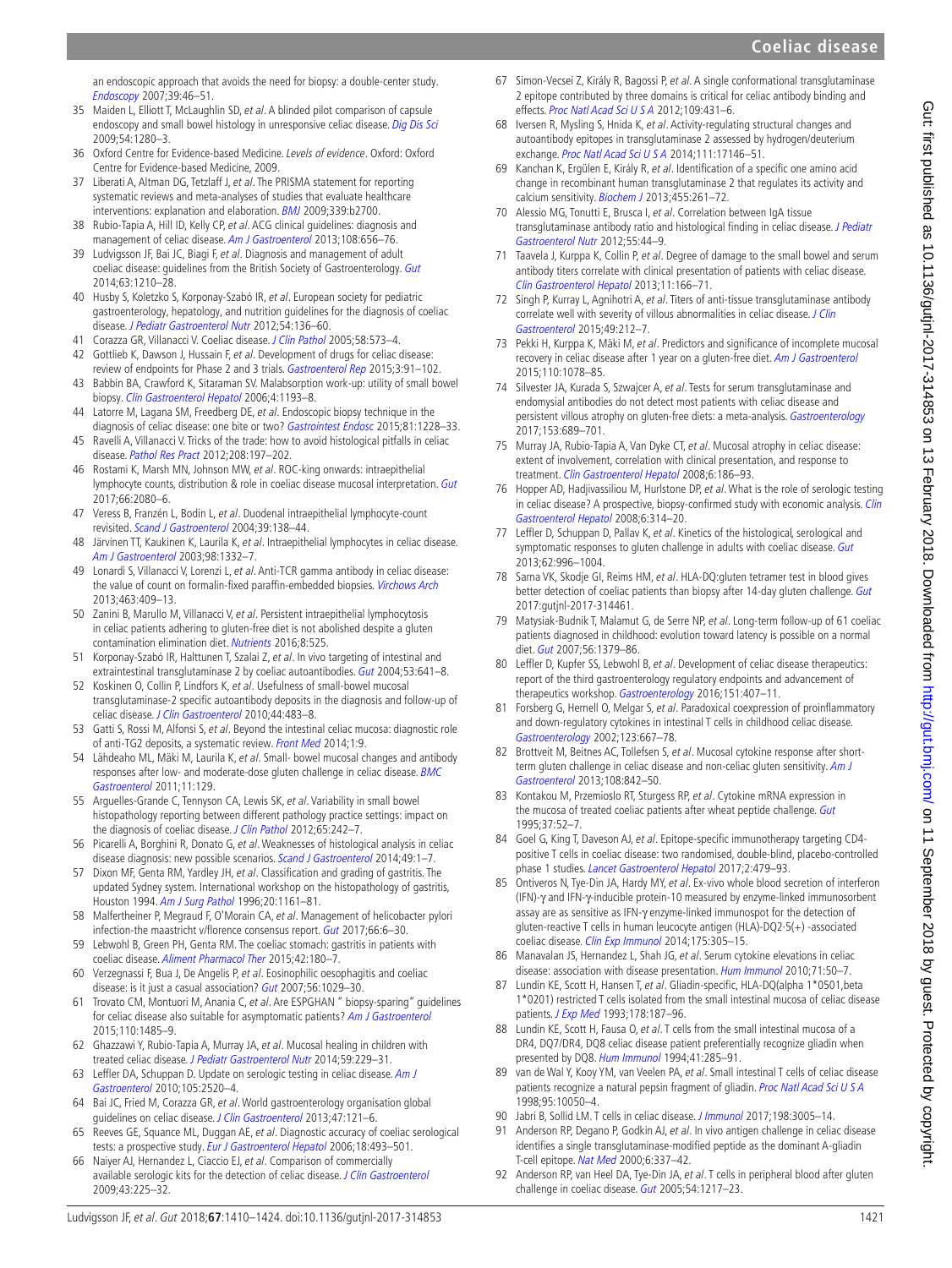# **Coeliac disease**

- <span id="page-12-5"></span>93 Quarsten H, McAdam SN, Jensen T, et al. Staining of celiac disease-relevant T cells by peptide-DQ2 multimers. [J Immunol](http://dx.doi.org/10.4049/jimmunol.167.9.4861) 2001;167:4861-8.
- 94 Ráki M, Fallang LE, Brottveit M, et al. Tetramer visualization of gut-homing glutenspecific T cells in the peripheral blood of celiac disease patients. Proc Natl Acad Sci U [S A](http://dx.doi.org/10.1073/pnas.0608610104) 2007;104:2831–6.
- <span id="page-12-6"></span>95 Brottveit M, Ráki M, Bergseng E, et al. Assessing possible celiac disease by an HLA-DQ2-gliadin tetramer test. [Am J Gastroenterol](http://dx.doi.org/10.1038/ajg.2011.23) 2011;106:1318–24.
- <span id="page-12-7"></span>96 Christophersen A, Ráki M, Bergseng E, et al. Tetramer-visualized gluten-specific CD4+ T cells in blood as a potential diagnostic marker for coeliac disease without oral gluten challenge. [United European Gastroenterol J](http://dx.doi.org/10.1177/2050640614540154) 2014;2:268-78.
- <span id="page-12-8"></span>97 Dahal-Koirala S, Risnes LF, Christophersen A, et al. TCR sequencing of single cells reactive to DQ2.5-glia-2 and DQ2.5-glia-2 reveals clonal expansion and epitope-specific V-gene usage. [Mucosal Immunol](http://dx.doi.org/10.1038/mi.2015.147) 2016;9:587-96.
- <span id="page-12-9"></span>98 Garber ME, Saldanha A, Parker JS, et al. A B-cell gene signature correlates with the extent of gluten-induced intestinal injury in celiac disease. Cell Mol Gastroenterol [Hepatol](http://dx.doi.org/10.1016/j.jcmgh.2017.01.011) 2017;4:1–17.
- <span id="page-12-0"></span>99 Lähdeaho ML, Kaukinen K, Laurila K, et al. Glutenase ALV003 attenuates gluten-induced mucosal injury in patients with celiac disease. [Gastroenterology](http://dx.doi.org/10.1053/j.gastro.2014.02.031) 2014;146:1649–58.
- <span id="page-12-10"></span>100 Moreno ML, Rodríguez-Herrera A, Sousa C, et al. Biomarkers to monitor gluten-free diet compliance in celiac patients. [Nutrients](http://dx.doi.org/10.3390/nu9010046) 2017;9:46.
- <span id="page-12-11"></span>101 Shan L, Qiao SW, Arentz-Hansen H, et al. Identification and analysis of multivalent proteolytically resistant peptides from gluten: implications for celiac sprue. [J](http://dx.doi.org/10.1021/pr050173t)  [Proteome Res](http://dx.doi.org/10.1021/pr050173t) 2005;4:1732–41.
- 102 Shan L, Molberg Ø, Parrot I, et al. Structural basis for gluten intolerance in celiac sprue. [Science](http://dx.doi.org/10.1126/science.1074129) 2002;297:2275-9.
- <span id="page-12-12"></span>103 Comino I, Real A, Vivas S, et al. Monitoring of gluten-free diet compliance in celiac patients by assessment of gliadin 33-mer equivalent epitopes in feces. Am J Clin [Nutr](http://dx.doi.org/10.3945/ajcn.111.026708) 2012;95:670–7.
- <span id="page-12-13"></span>104 Comino I, Fernández-Bañares F, Esteve M, et al. Fecal gluten peptides reveal limitations of serological tests and food questionnaires for monitoring gluten-free diet in celiac disease patients. [Am J Gastroenterol](http://dx.doi.org/10.1038/ajg.2016.439) 2016;111:1456-65.
- <span id="page-12-14"></span>105 Moreno ML, Cebolla Á, Muñoz-Suano A, et al. Detection of gluten immunogenic peptides in the urine of patients with coeliac disease reveals transgressions in the gluten-free diet and incomplete mucosal healing. [Gut](http://dx.doi.org/10.1136/gutjnl-2015-310148) 2017;66:250–7.
- <span id="page-12-15"></span>106 Sulic AM, Kurppa K, Rauhavirta T, et al. Transglutaminase as a therapeutic target for celiac disease. [Expert Opin Ther Targets](http://dx.doi.org/10.1517/14728222.2014.985207) 2015;19:335-48.
- <span id="page-12-16"></span>107 Guidance for industry and FDA staff qualification process for drug development tools. US: U.S. Department of Health and Human Services FaDA, Center for Drug Evaluation and Research, 2014.
- <span id="page-12-17"></span>108 Riaz MS, Atreja A. Personalized technologies in chronic gastrointestinal disorders: self-monitoring and remote sensor technologies. [Clin Gastroenterol Hepatol](http://dx.doi.org/10.1016/j.cgh.2016.05.009) 2016;14:1697–705.
- <span id="page-12-18"></span>109 Claims GfIP-ROMUiMPDtSL. US: U.S. Department of Health and Human Services FaDA, Center for Drug Evaluation and Research, Center for Biologics Evaluation and Research, Health CfDaR, 2009.
- <span id="page-12-19"></span>110 Kelly CP, Green PH, Murray JA, et al. Larazotide acetate in patients with coeliac disease undergoing a gluten challenge: a randomised placebo-controlled study. [Aliment Pharmacol Ther](http://dx.doi.org/10.1111/apt.12147) 2013;37:252–62.
- 111 Lohiniemi S, Mäki M, Kaukinen K, et al. Gastrointestinal symptoms rating scale in coeliac disease patients on wheat starch-based gluten-free diets. Scand J [Gastroenterol](http://www.ncbi.nlm.nih.gov/pubmed/11063154) 2000;35:947–9.
- <span id="page-12-20"></span>112 Murray JA, Kelly CP, Green PHR, et al. No difference between latiglutenase and placebo in reducing villous atrophy or improving symptoms in patients with symptomatic celiac disease. [Gastroenterology](http://dx.doi.org/10.1053/j.gastro.2016.11.004) 2017;152:787–98.
- <span id="page-12-21"></span>113 Crocker H, Jenkinson C, Churchman D, et al. The Coeliac Disease Assessment Questionnaire (Cdaq): development of a patient-reported outcome measure. Value in [Health](http://dx.doi.org/10.1016/j.jval.2016.09.1429) 2016;19:A595.
- 114 Zanini B, Baschè R, Ferraresi A, et al. Randomised clinical study: gluten challenge induces symptom recurrence in only a minority of patients who meet clinical criteria for non-coeliac gluten sensitivity. [Aliment Pharmacol Ther](http://dx.doi.org/10.1111/apt.13372) 2015;42:968–76.
- <span id="page-12-41"></span>115 Hallert C, Grännö C, Grant C, et al. Quality of life of adult coeliac patients treated for 10 years. [Scand J Gastroenterol](http://dx.doi.org/10.1097/00042737-199811000-00015) 1998;33:977–8.
- <span id="page-12-32"></span>116 Kurppa K, Paavola A, Collin P, et al. Benefits of a gluten-free diet for asymptomatic patients with serologic markers of celiac disease. [Gastroenterology](http://dx.doi.org/10.1053/j.gastro.2014.05.003) 2014;147:610-7.
- <span id="page-12-22"></span>117 Svedlund J, Sjödin I, Dotevall G. GSRS--a clinical rating scale for gastrointestinal symptoms in patients with irritable bowel syndrome and peptic ulcer disease. Dig Dis [Sci](http://dx.doi.org/10.1007/BF01535722) 1988;33:129–34.
- <span id="page-12-23"></span>118 Hendrickx GF, Somers K, Vandenplas Y. Lane-Hamilton syndrome: case report and review of the literature. [Eur J Pediatr](http://dx.doi.org/10.1007/s00431-011-1568-5) 2011;170:1597-602.
- <span id="page-12-24"></span>119 Silvester JA, Graff LA, Rigaux L, et al. Symptomatic suspected gluten exposure is common among patients with coeliac disease on a gluten-free diet. Aliment [Pharmacol Ther](http://dx.doi.org/10.1111/apt.13725) 2016;44:612–9.
- 120 Mahadev S, Simpson S, Lebwohl B, et al. Is dietitian use associated with celiac disease outcomes? [Nutrients](http://dx.doi.org/10.3390/nu5051585) 2013;5:1585-94.
- <span id="page-12-25"></span>121 Crocker HPM, Jenkinson C. The Coeliac Disease Assessment Questionnaire (CDAQ). 2016.
- <span id="page-12-27"></span>122 Lahiff C, Safaie P, Awais A, et al. The Crohn's disease activity index (CDAI) is similarly elevated in patients with Crohn's disease and in patients with irritable bowel syndrome. [Aliment Pharmacol Ther](http://dx.doi.org/10.1111/apt.12262) 2013;37:786–94.
- 123 Mahadev S, Murray JA, Wu TT, et al. Factors associated with villus atrophy in symptomatic coeliac disease patients on a gluten-free diet. [Aliment Pharmacol Ther](http://dx.doi.org/10.1111/apt.13988) 2017;45:1084–93.
- <span id="page-12-28"></span>124 Fritscher-Ravens A, Schuppan D, Ellrichmann M, et al. Confocal endomicroscopy shows food-associated changes in the intestinal mucosa of patients with irritable bowel syndrome. [Gastroenterology](http://dx.doi.org/10.1053/j.gastro.2014.07.046) 2014;147:1012–20.
- 125 Zanini B, Caselani F, Magni A, et al. Celiac disease with mild enteropathy is not mild disease. [Clin Gastroenterol Hepatol](http://dx.doi.org/10.1016/j.cgh.2012.09.027) 2013;11:253–8.
- <span id="page-12-29"></span>126 Lanzini A, Lanzarotto F, Villanacci V, et al. Complete recovery of intestinal mucosa occurs very rarely in adult coeliac patients despite adherence to gluten-free diet. [Aliment Pharmacol Ther](http://dx.doi.org/10.1111/j.1365-2036.2009.03992.x) 2009;29:1299–308.
- <span id="page-12-38"></span>127 Mahadev S, Gardner R, Lewis SK, et al. Quality of life in screen-detected celiac disease patients in the United States. [J Clin Gastroenterol](http://dx.doi.org/10.1097/MCG.0000000000000433) 2016;50:393-7.
- <span id="page-12-30"></span>128 Nachman F, Mauriño E, Vázquez H, et al. Quality of life in celiac disease patients: prospective analysis on the importance of clinical severity at diagnosis and the impact of treatment. [Dig Liver Dis](http://dx.doi.org/10.1016/j.dld.2008.05.011) 2009;41:15-25.
- <span id="page-12-31"></span>129 Burger JPW, de Brouwer B, IntHout J, et al. Systematic review with meta-analysis: dietary adherence influences normalization of health-related quality of life in coeliac disease. [Clin Nutr](http://dx.doi.org/10.1016/j.clnu.2016.04.021) 2017;36:399-406.
- <span id="page-12-39"></span>130 Paavola A, Kurppa K, Ukkola A, et al. Gastrointestinal symptoms and quality of life in screen-detected celiac disease. [Dig Liver Dis](http://dx.doi.org/10.1016/j.dld.2012.04.019) 2012;44:814-8.
- <span id="page-12-37"></span>131 Mustalahti K, Lohiniemi S, Collin P, et al. Gluten-free diet and quality of life in patients with screen-detected celiac disease. *[Eff Clin Pract](http://www.ncbi.nlm.nih.gov/pubmed/12088289)* 2002;5:105-13.
- <span id="page-12-40"></span>132 Ukkola A, Mäki M, Kurppa K, et al. Diet improves perception of health and wellbeing in symptomatic, but not asymptomatic, patients with celiac disease. Clin [Gastroenterol Hepatol](http://dx.doi.org/10.1016/j.cgh.2010.10.011) 2011;9:118–23.
- 133 Fera T, Cascio B, Angelini G, et al. Affective disorders and quality of life in adult coeliac disease patients on a gluten-free diet. [Eur J Gastroenterol Hepatol](http://dx.doi.org/10.1097/00042737-200312000-00006) 2003;15:1287–92.
- <span id="page-12-33"></span>134 Addolorato G, Capristo E, Ghittoni G, et al. Anxiety but not depression decreases in coeliac patients after one-year gluten-free diet: a longitudinal study. Scand J [Gastroenterol](http://dx.doi.org/10.1080/00365520119754) 2001;36:502–6.
- <span id="page-12-44"></span>135 Simsek S, Baysoy G, Gencoglan S, et al. Effects of gluten-free diet on quality of life and depression in children with celiac disease. [J Pediatr Gastroenterol Nutr](http://dx.doi.org/10.1097/MPG.0000000000000799) 2015;61:303–6.
- <span id="page-12-42"></span>136 Moher D, Hopewell S, Schulz KF, et al. Consort 2010 explanation and elaboration: updated quidelines for reporting parallel group randomised trials. **[BMJ](http://dx.doi.org/10.1136/bmj.c869)** 2010;340:c869.
- 137 Tio M, Cox MR, Eslick GD. Meta-analysis: coeliac disease and the risk of all-cause mortality, any malignancy and lymphoid malignancy. [Aliment Pharmacol Ther](http://dx.doi.org/10.1111/j.1365-2036.2011.04972.x) 2012;35:540–51.
- 138 Biagi F, Corazza GR. Mortality in celiac disease. [Nat Rev Gastroenterol Hepatol](http://dx.doi.org/10.1038/nrgastro.2010.2) 2010;7:158–62.
- <span id="page-12-43"></span>139 Heikkilä K, Pearce J, Mäki M, et al. Celiac disease and bone fractures: a systematic review and meta-analysis. [J Clin Endocrinol Metab](http://dx.doi.org/10.1210/jc.2014-1858) 2015;100:25–34.
- 140 Lebwohl B, Michaëlsson K, Green PH, et al. Persistent mucosal damage and risk of fracture in celiac disease. [J Clin Endocrinol Metab](http://dx.doi.org/10.1210/jc.2013-3164) 2014;99:609-16.
- 141 Lichtwark IT, Newnham ED, Robinson SR, et al. Cognitive impairment in coeliac disease improves on a gluten-free diet and correlates with histological and serological indices of disease severity. [Aliment Pharmacol Ther](http://dx.doi.org/10.1111/apt.12809) 2014;40:160-70.
- 142 Hadjivassiliou M, Rao DG, Grìnewald RA, et al. Neurological dysfunction in coeliac disease and non-coeliac gluten sensitivity. [Am J Gastroenterol](http://dx.doi.org/10.1038/ajg.2015.434) 2016;111:561–7.
- 143 Catassi C, Fasano A. Celiac disease as a cause of growth retardation in childhood. [Curr Opin Pediatr](http://dx.doi.org/10.1097/01.mop.0000133637.64414.20) 2004;16:445–9.
- <span id="page-12-1"></span>144 Tack GJ, van de Water JM, Bruins MJ, et al. Consumption of gluten with gluten-degrading enzyme by celiac patients: a pilot-study. [World J Gastroenterol](http://dx.doi.org/10.3748/wjg.v19.i35.5837) 2013;19:5837–47.
- <span id="page-12-2"></span>145 Catassi C, Fabiani E, Iacono G, et al. A prospective, double-blind, placebo-controlled trial to establish a safe gluten threshold for patients with celiac disease. Am J Clin [Nutr](http://www.ncbi.nlm.nih.gov/pubmed/17209192) 2007;85:160–6.
- <span id="page-12-3"></span>146 Holm K, Mäki M, Vuolteenaho N, et al. Oats in the treatment of childhood coeliac disease: a 2-year controlled trial and a long-term clinical follow-up study. [Aliment](http://dx.doi.org/10.1111/j.1365-2036.2006.02908.x)  [Pharmacol Ther](http://dx.doi.org/10.1111/j.1365-2036.2006.02908.x) 2006;23:1463–72.
- <span id="page-12-4"></span>147 Catassi C, Rossini M, Rätsch IM, et al. Dose dependent effects of protracted ingestion of small amounts of gliadin in coeliac disease children: a clinical and jejunal morphometric study. [Gut](http://dx.doi.org/10.1136/gut.34.11.1515) 1993;34:1515-9.
- <span id="page-12-26"></span>148 Leffler DA, Kelly CP, Abdallah HZ, et al. A randomized, double-blind study of larazotide acetate to prevent the activation of celiac disease during gluten challenge. [Am J Gastroenterol](http://dx.doi.org/10.1038/ajg.2012.211) 2012;107:1554–62.
- <span id="page-12-34"></span>149 Zung WW. A self-rating depression scale. [Arch Gen Psychiatry](http://dx.doi.org/10.1001/archpsyc.1965.01720310065008) 1965;12:63-70.
- <span id="page-12-35"></span>150 Ciacci C, D'Agate C, De Rosa A, et al. Self-rated quality of life in celiac disease. Dig [Dis Sci](http://dx.doi.org/10.1023/B:DDAS.0000004530.11738.a2) 2003;48:2216-20.
- <span id="page-12-36"></span>151 Quintana JM, Cabriada J, López de Tejada I, et al. Translation and validation of the gastrointestinal Quality of Life Index (GIQLI). [Rev Esp Enferm Dig](http://www.ncbi.nlm.nih.gov/pubmed/11995369) 2001;93:693-706.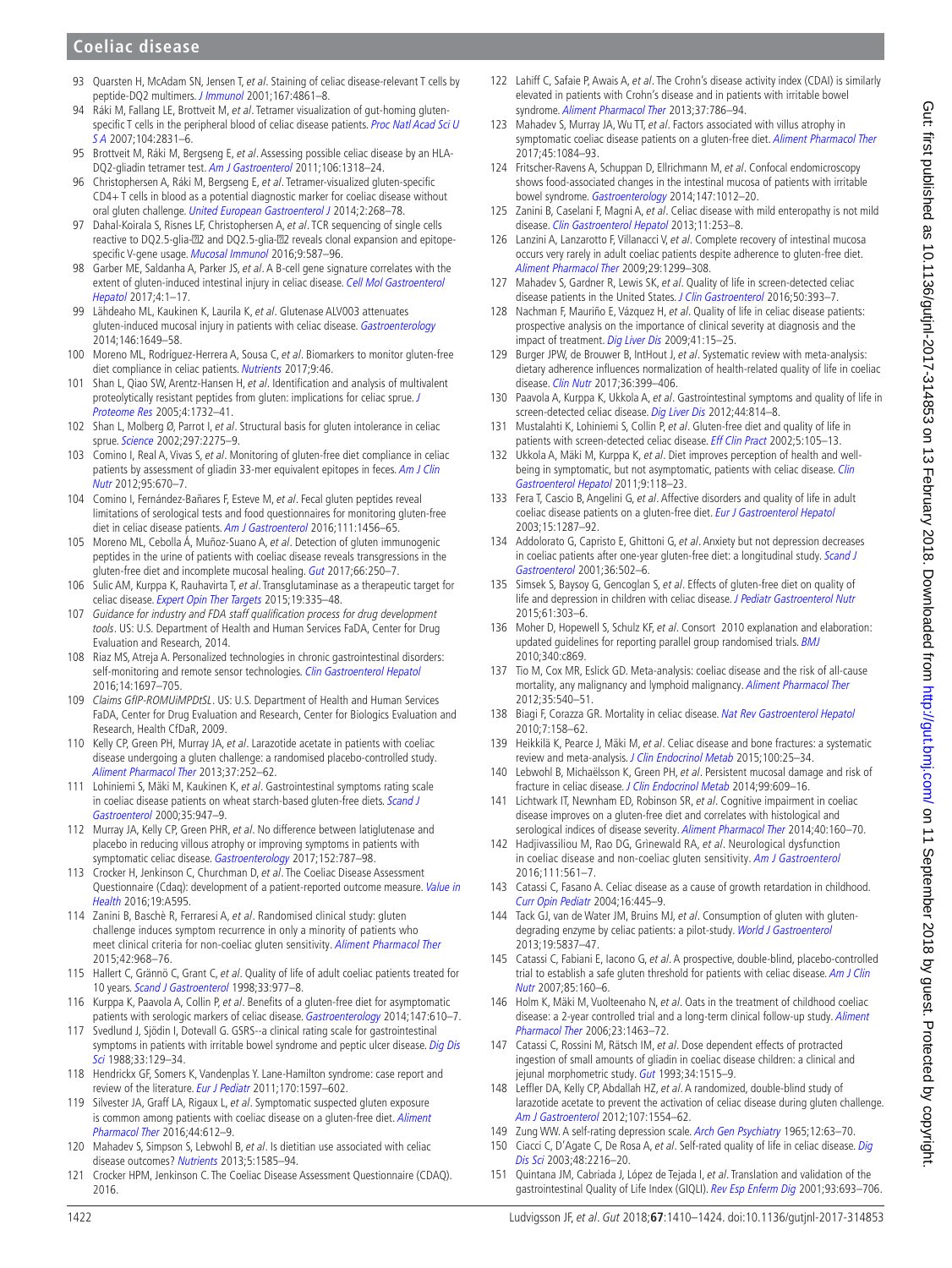- <span id="page-13-0"></span>152 Casellas F, Rodrigo L, Vivancos JL, et al. Factors that impact health-related quality of life in adults with celiac disease: a multicenter study. [World J Gastroenterol](http://dx.doi.org/10.3748/wjg.14.46) 2008;14:46–52.
- <span id="page-13-1"></span>153 Carver CS. You want to measure coping but your protocol's too long: consider the brief COPE. [Int J Behav Med](http://dx.doi.org/10.1207/s15327558ijbm0401_6) 1997;4:92–100.
- <span id="page-13-2"></span>154 Smith MM, Goodfellow L. The relationship between quality of life and coping strategies of adults with celiac disease adhering to a gluten-free diet. [Gastroenterol](http://dx.doi.org/10.1097/SGA.0b013e318237d201)  [Nurs](http://dx.doi.org/10.1097/SGA.0b013e318237d201) 2011;34:460–8.
- <span id="page-13-3"></span>155 Sainsbury K, Mullan B, Sharpe L. Reduced quality of life in coeliac disease is more strongly associated with depression than gastrointestinal symptoms. *J Psychosom* [Res](http://dx.doi.org/10.1016/j.jpsychores.2013.05.011) 2013;75:135–41.
- <span id="page-13-4"></span>156 Brooks RG, Rabin R, De Charro F. The measurement and valuation of health status using EQ-5D: a European perspective: evidence from the EuroQol BIOMED Research Programme. Dordrchet; Boston: Kluwer Academic Pub, 2003.
- <span id="page-13-5"></span>157 Gray AM, Papanicolas IN. Impact of symptoms on quality of life before and after diagnosis of coeliac disease: results from a UK population survey. BMC Health Serv [Res](http://dx.doi.org/10.1186/1472-6963-10-105) 2010;10:105.
- <span id="page-13-6"></span>158 Norström F, Lindholm L, Sandström O, et al. Delay to celiac disease diagnosis and its implications for health-related quality of life. **[BMC Gastroenterol](http://dx.doi.org/10.1186/1471-230X-11-118)** 2011;11:118.
- <span id="page-13-7"></span>159 Casellas F, Rodrigo L, Lucendo AJ, et al. Benefit on health-related quality of life of adherence to gluten-free diet in adult patients with celiac disease. Rev Esp Enferm Dia 2015:107:196-201.
- <span id="page-13-8"></span>160 Ramírez-Cervantes KL, Remes-Troche JM, Del Pilar Milke-García M, et al. Characteristics and factors related to quality of life in Mexican Mestizo patients with celiac disease. [BMC Gastroenterol](http://dx.doi.org/10.1186/s12876-015-0229-y) 2015;15:4.
- <span id="page-13-9"></span>161 Upton J. Beck Depression Inventory (BDI). In: Gellman MD, Turner JR, eds. Encyclopedia of behavioral medicine. New York, NY: Springer New York, 2013:178–9.
- <span id="page-13-10"></span>162 Borghini R, Di Tola M, Salvi E, et al. Impact of gluten-free diet on quality of life in celiac patients. [Acta Gastroenterol Belg](http://www.ncbi.nlm.nih.gov/pubmed/28209104) 2016;79:447–53.
- <span id="page-13-11"></span>163 Nachman F, del Campo MP, González A, et al. Long-term deterioration of quality of life in adult patients with celiac disease is associated with treatment noncompliance. [Dig Liver Dis](http://dx.doi.org/10.1016/j.dld.2010.03.004) 2010;42:685–91.
- <span id="page-13-12"></span>164 Dupuy H. et al The Psychological General Wellbeing (PGWB) Index. In: Wenger N, Mattson M, Furberg C, Elinson J, . eds. Assessment of quality of life in clinical trials of cardiovascular therapies:170–83.
- <span id="page-13-13"></span>165 Ford S, Howard R, Oyebode J. Psychosocial aspects of coeliac disease: a cross-sectional survey of a UK population. [Br J Health Psychol](http://dx.doi.org/10.1111/j.2044-8287.2012.02069.x) 2012;17:743-57.
- <span id="page-13-14"></span>166 Peräaho M, Kaukinen K, Mustalahti K, et al. Effect of an oats-containing gluten-free diet on symptoms and quality of life in coeliac disease. A randomized study. Scand J [Gastroenterol](http://dx.doi.org/10.1080/00365520310007783) 2004;39:27–31.
- <span id="page-13-15"></span>167 Viljamaa M, Collin P, Huhtala H, et al. Is coeliac disease screening in risk groups justified? A fourteen-year follow-up with special focus on compliance and quality of life. [Aliment Pharmacol Ther](http://dx.doi.org/10.1111/j.1365-2036.2005.02574.x) 2005;22:317–24.
- <span id="page-13-16"></span>168 Paarlahti P, Kurppa K, Ukkola A, et al. Predictors of persistent symptoms and reduced quality of life in treated coeliac disease patients: a large cross-sectional study. BMC [Gastroenterol](http://dx.doi.org/10.1186/1471-230X-13-75) 2013;13:75.
- <span id="page-13-17"></span>169 Zigmond AS, Snaith RP. The hospital anxiety and depression scale. Acta Psychiatr [Scand](http://dx.doi.org/10.1111/j.1600-0447.1983.tb09716.x) 1983;67:361–70.
- <span id="page-13-18"></span>170 Häuser W, Stallmach A, Caspary WF, et al. Predictors of reduced healthrelated quality of life in adults with coeliac disease. [Aliment Pharmacol Ther](http://dx.doi.org/10.1111/j.1365-2036.2006.03227.x) 2007;25:569–78.
- <span id="page-13-19"></span>171 Häuser W, Gold J, Stein J, et al. Health-related quality of life in adult coeliac disease in Germany: results of a national survey. [Eur J Gastroenterol Hepatol](http://dx.doi.org/10.1097/01.meg.0000221855.19201.e8) 2006;18:747–54.
- <span id="page-13-20"></span>172 Barratt SM, Leeds JS, Robinson K, et al. Reflux and irritable bowel syndrome are negative predictors of quality of life in coeliac disease and inflammatory bowel disease. [Eur J Gastroenterol Hepatol](http://dx.doi.org/10.1097/MEG.0b013e328342a547) 2011;23:159-65.
- <span id="page-13-21"></span>173 Barratt SM, Leeds JS, Sanders DS. Quality of life in coeliac disease is determined by perceived degree of difficulty adhering to a gluten-free diet, not the level of dietary adherence ultimately achieved. [J Gastrointestin Liver Dis](http://www.ncbi.nlm.nih.gov/pubmed/21961090) 2011;20:241-5.
- <span id="page-13-22"></span>174 Ware JE, Sherbourne CD. The MOS 36-item short-form health survey (SF-36). I. Conceptual framework and item selection. [Med Care](http://www.ncbi.nlm.nih.gov/pubmed/1593914) 1992;30:473–83.
- <span id="page-13-23"></span>175 Bakker SF, Pouwer F, Tushuizen ME, et al. Compromised quality of life in patients with both Type 1 diabetes mellitus and coeliac disease. [Diabet Med](http://dx.doi.org/10.1111/dme.12205) 2013;30:835-9.
- <span id="page-13-24"></span>176 Usai P, Minerba L, Marini B, et al. Case control study on health-related quality of life in adult coeliac disease. [Dig Liver Dis](http://dx.doi.org/10.1016/S1590-8658(02)80087-1) 2002;34:547-52.
- <span id="page-13-25"></span>177 Usai P, Manca R, Cuomo R, et al. Effect of gluten-free diet and co-morbidity of irritable bowel syndrome-type symptoms on health-related quality of life in adult coeliac patients. [Dig Liver Dis](http://dx.doi.org/10.1016/j.dld.2007.05.017) 2007;39:824-8.
- <span id="page-13-26"></span>178 Johnston SD, Rodgers C, Watson RG. Quality of life in screen-detected and typical coeliac disease and the effect of excluding dietary gluten. Eur J Gastroenterol [Hepatol](http://dx.doi.org/10.1097/00042737-200412000-00008) 2004;16:1281–6.
- <span id="page-13-27"></span>179 Hopman EG, Koopman HM, Wit JM, et al. Dietary compliance and health-related quality of life in patients with coeliac disease. [Eur J Gastroenterol Hepatol](http://dx.doi.org/10.1097/MEG.0b013e3283267941) 2009;21:1056–61.
- <span id="page-13-28"></span>180 Tontini GE, Rondonotti E, Saladino V, et al. Impact of gluten withdrawal on health-related quality of life in celiac subjects: an observational case-control study. [Digestion](http://dx.doi.org/10.1159/000265549) 2010;82:221–8.
- <span id="page-13-29"></span>181 Zampieron A, Daicampi C, Martin A, et al. Quality of life in adult celiac disease in a mountain area of northeast Italy. [Gastroenterol Nurs](http://dx.doi.org/10.1097/SGA.0b013e3182248a73) 2011:34:313-9.
- <span id="page-13-30"></span>182 Marchese A, Klersy C, Biagi F, et al. Quality of life in coeliac patients: Italian validation of a coeliac questionnaire. [Eur J Intern Med](http://dx.doi.org/10.1016/j.ejim.2012.09.015) 2013;24:87-91.
- <span id="page-13-31"></span>183 Pouchot J, Despujol C, Malamut G, et al. Validation of a French version of the quality of life "celiac disease questionnaire". [PLoS One](http://dx.doi.org/10.1371/journal.pone.0096346) 2014;9:e96346.
- <span id="page-13-32"></span>184 Zingone F, Iavarone A, Tortora R, et al. The Italian translation of the celiac disease-specific quality of life scale in celiac patients on gluten free diet. [Dig Liver Dis](http://dx.doi.org/10.1016/j.dld.2012.10.018) 2013;45:115–8.
- <span id="page-13-33"></span>185 Casellas F, Rodrigo L, Molina-Infante J, et al. Transcultural adaptation and validation of the Celiac Disease Quality of Life (CD-QOL) Survey, a specific questionnaire to measure quality of life in patients with celiac disease. [Rev Esp Enferm Dig](http://dx.doi.org/10.4321/S1130-01082013001000003) 2013;105:585–93.
- <span id="page-13-34"></span>186 Lee AR, Wolf R, Contento I, et al. Coeliac disease: the association between quality of life and social support network participation. *[J Hum Nutr Diet](http://dx.doi.org/10.1111/jhn.12319)* 2016:29:383–90.
- <span id="page-13-35"></span>187 Rodríguez Almagro J, Hernández Martínez A, Lucendo AJ, et al. Health-related quality of life and determinant factors in celiac disease. A population-based analysis of adult patients in Spain. [Rev Esp Enferm Dig](http://dx.doi.org/10.17235/reed.2016.4094/2015) 2016;108:181-9.
- <span id="page-13-36"></span>188 Russo F, Chimienti G, Clemente C, et al. A possible role for ghrelin, leptin, brain-derived neurotrophic factor and docosahexaenoic acid in reducing the quality of life of coeliac disease patients following a gluten-free diet. [Eur J Nutr](http://dx.doi.org/10.1007/s00394-015-1128-2) 2017;56:807–18.
- <span id="page-13-37"></span>189 Castilhos AC, Gonçalves BC, Silva MM, et al. Quality of life evaluation in celiac patients from southern Brazil. [Arq Gastroenterol](http://dx.doi.org/10.1590/S0004-28032015000300003) 2015;52:171-5.
- <span id="page-13-38"></span>190 Dowd AJ, Jung ME. Self-compassion directly and indirectly predicts dietary adherence and quality of life among adults with celiac disease. [Appetite](http://dx.doi.org/10.1016/j.appet.2017.02.023) 2017;113:293-300.
- <span id="page-13-39"></span>191 Wessely S, Powell R. Fatigue syndromes: a comparison of chronic "postviral" fatigue with neuromuscular and affective disorders. [J Neurol Neurosurg Psychiatry](http://dx.doi.org/10.1136/jnnp.52.8.940) 1989;52:940–8.
- <span id="page-13-40"></span>192 Siniscalchi M, Iovino P, Tortora R, et al. Fatigue in adult coeliac disease. Aliment [Pharmacol Ther](http://dx.doi.org/10.1111/j.1365-2036.2005.02619.x) 2005;22:489–94.
- <span id="page-13-41"></span>193 Krupp LB, LaRocca NG, Muir-Nash J, et al. The fatique severity scale. Application to patients with multiple sclerosis and systemic lupus erythematosus. [Arch Neurol](http://www.ncbi.nlm.nih.gov/pubmed/2803071) 1989;46:1121–3.
- <span id="page-13-42"></span>194 Fisk JD, Doble SE. Construction and validation of a fatigue impact scale for daily administration (D-FIS). [Qual Life Res](http://dx.doi.org/10.1023/A:1015295106602) 2002;11:263-72.
- <span id="page-13-43"></span>195 Jordá FC, López Vivancos J. Fatigue as a determinant of health in patients with celiac disease. [J Clin Gastroenterol](http://dx.doi.org/10.1097/MCG.0b013e3181c41d12) 2010;44:423-7.
- <span id="page-13-44"></span>196 Gormally J, Black S, Daston S, et al. The assessment of binge eating severity among obese persons. [Addict Behav](http://dx.doi.org/10.1016/0306-4603(82)90024-7) 1982;7:47–55.
- <span id="page-13-45"></span>197 Passananti V, Siniscalchi M, Zingone F, et al. Prevalence of eating disorders in adults with celiac disease. [Gastroenterol Res Pract](http://dx.doi.org/10.1155/2013/491657) 2013;2013:1-7.
- <span id="page-13-46"></span>198 Garner DM, Olmsted MP, Bohr Y, et al. The eating attitudes test: psychometric features and clinical correlates. [Psychol Med](http://dx.doi.org/10.1017/S0033291700049163) 1982;12:871–8.
- <span id="page-13-47"></span>199 Garner DM, Olmstead MP, Polivy J. Development and validation of a multidimensional eating disorder inventory for anorexia nervosa and bulimia. Int J [Eat Disord](http://dx.doi.org/10.1002/1098-108X(198321)2:2<15::AID-EAT2260020203>3.0.CO;2-6) 1983;2:15–34.
- <span id="page-13-48"></span>200 Wagner G, Zeiler M, Berger G, et al. Eating disorders in adolescents with celiac disease: influence of personality characteristics and coping. [Eur Eat Disord Rev](http://dx.doi.org/10.1002/erv.2376) 2015;23:361–70.
- <span id="page-13-49"></span>201 Karwautz A, Wagner G, Berger G, et al. Eating pathology in adolescents with celiac disease. [Psychosomatics](http://dx.doi.org/10.1176/appi.psy.49.5.399) 2008;49:399-406.
- <span id="page-13-50"></span>202 Fairburn CG. Cognitive behavior therapy and eating disorders. New York, NY: Guilford Press, 2008.
- <span id="page-13-51"></span>203 Luce KH, Crowther JH, Pole M. Eating disorder examination questionnaire (EDE-Q): norms for undergraduate women. [Int J Eat Disord](http://dx.doi.org/10.1002/eat.20504) 2008;41:273-6.
- <span id="page-13-52"></span>204 Buysse DJ, Reynolds CF, Monk TH, et al. The pittsburgh sleep quality index: a new instrument for psychiatric practice and research. [Psychiatry Res](http://dx.doi.org/10.1016/0165-1781(89)90047-4) 1989;28:193-213.
- <span id="page-13-53"></span>205 Zingone F, Siniscalchi M, Capone P, et al. The quality of sleep in patients with coeliac disease. [Aliment Pharmacol Ther](http://dx.doi.org/10.1111/j.1365-2036.2010.04432.x) 2010;32:1031–6.
- <span id="page-13-54"></span>206 Vogels T, Verrips GH, Verloove-Vanhorick SP, et al. Measuring health-related quality of life in children: the development of the TACQOL parent form. *[Qual Life Res](http://dx.doi.org/10.1023/A:1008848218806)* 1998;7:457–65.
- <span id="page-13-55"></span>207 Kamphuis R, Theunissen N, Witb J. Short communication health-related quality of life measure for children-the TACQOL. J Appl Therapeut 1997;1:357-60.
- <span id="page-13-56"></span>208 Kolsteren MM, Koopman HM, Schalekamp G, et al. Health-related quality of life in children with celiac disease. [J Pediatr](http://dx.doi.org/10.1067/mpd.2001.111504) 2001;138:593-5.
- <span id="page-13-57"></span>209 van Koppen EJ, Schweizer JJ, Csizmadia CG, et al. Long-term health and quality-oflife consequences of mass screening for childhood celiac disease: a 10-year follow-up study. [Pediatrics](http://dx.doi.org/10.1542/peds.2008-2221) 2009;123:e582-588.
- <span id="page-13-58"></span>210 Koopman H, Theunissen N, Vogels A, et al. The DUC-25: a short-form questionnaire for measuring health related quality of life of children with a chronic illness. Quality of Life Research 1998:619–19.
- <span id="page-13-59"></span>211 Mattejat F, Remschmidt H. The inventory of life quality in children and adolescents (ILC). Z Kinder-Jugendpsychiatrie 1998;26:183–96.